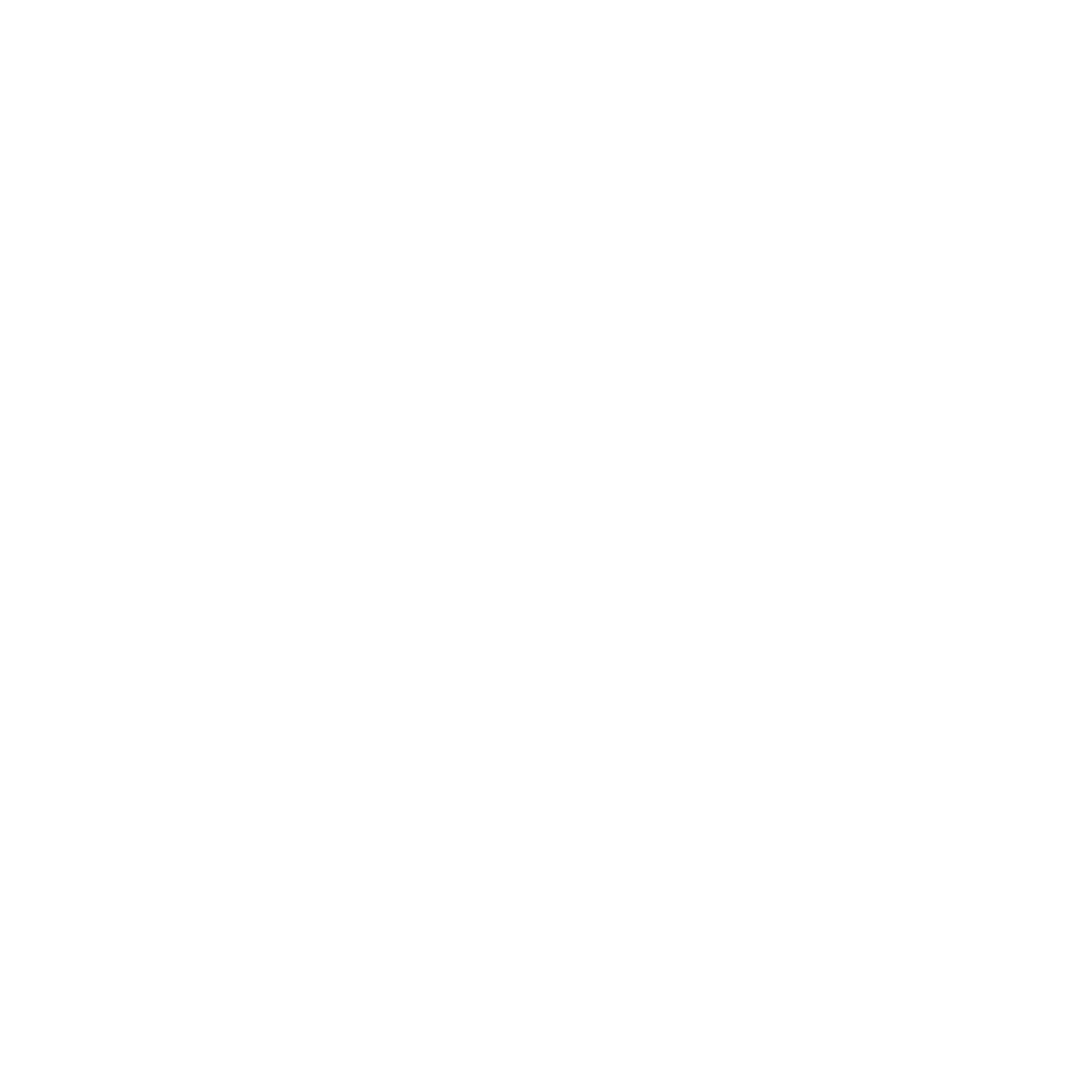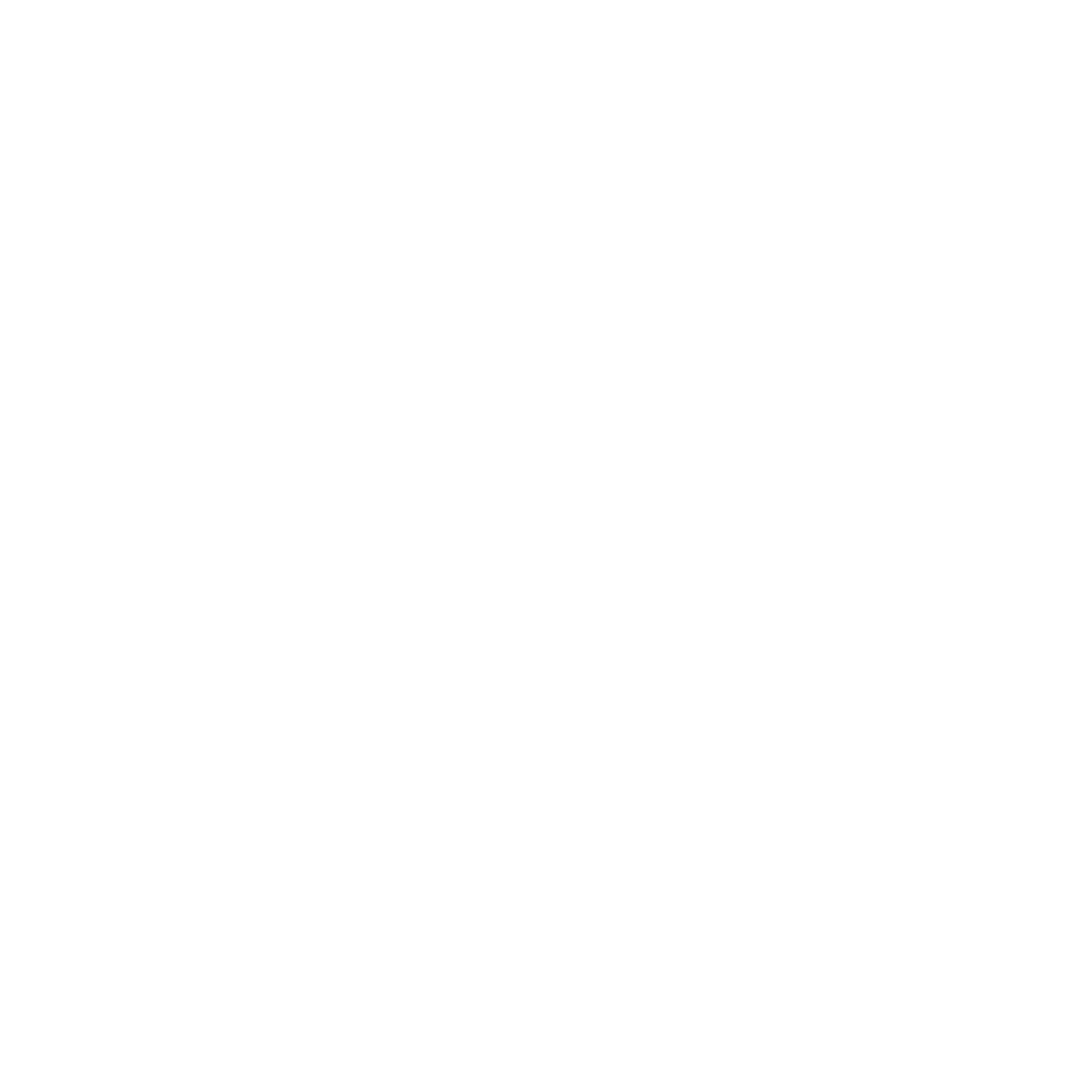# I. WHY WE NEED TO REFLECT ON THIS TODAY

*"There should be a common, solid element in the training of everyone in our centres. It needs to be clearly defined, so that all can know it, teach it and put it into action" (St. Pedro Poveda).*

*"Is there anything distinctive about the nature of our educational centres?"* asked St. Pedro Poveda in 1914. This question is one the Teresian Association (TA) continues to ask today at the beginning of the 21<sup>st</sup> century. It has been the starting point for our centres in setting out to define their own character, key educational principles, and how they understand and carry out the task of education.

The purpose of these centres is to fulfil the Teresian Association's mission in the area of education, to educate pupils, to bring faith, knowledge and culture together in the process, and to show through education the humanising influence of Gospel values.

This document aims to express in a modest way the focus and context for the identity and mission of TA educational centres today in pluralist contemporary society. As an Association mindful of its roots and history, the TA is keenly attentive to the challenge and opportunity of present times, and sensitive to signs of the future.

### Along with innovative teaching methods, an essential task in our Centres today is to make the Christian and evangelising nature of our education visible and meaningful, following the style of Pedro Poveda.

Given the variety of sensibilities and world views found today, we need to define as an Association the identity-mission of our educational centres. This will draw together the following three elements:

- today's pluralist society
- the reference points which guide our educational practice
- the Teresian Association's commitment to promote an education of Christian inspiration which critically challenges the dominant culture and prepares people to opt responsibly for justice, peace and solidarity.

Each and every one of the educational centres in our network need to keep this vision alive, this founding idea which inspires and motivates T A educational projects in each time and place, creatively deriving the specific forms they take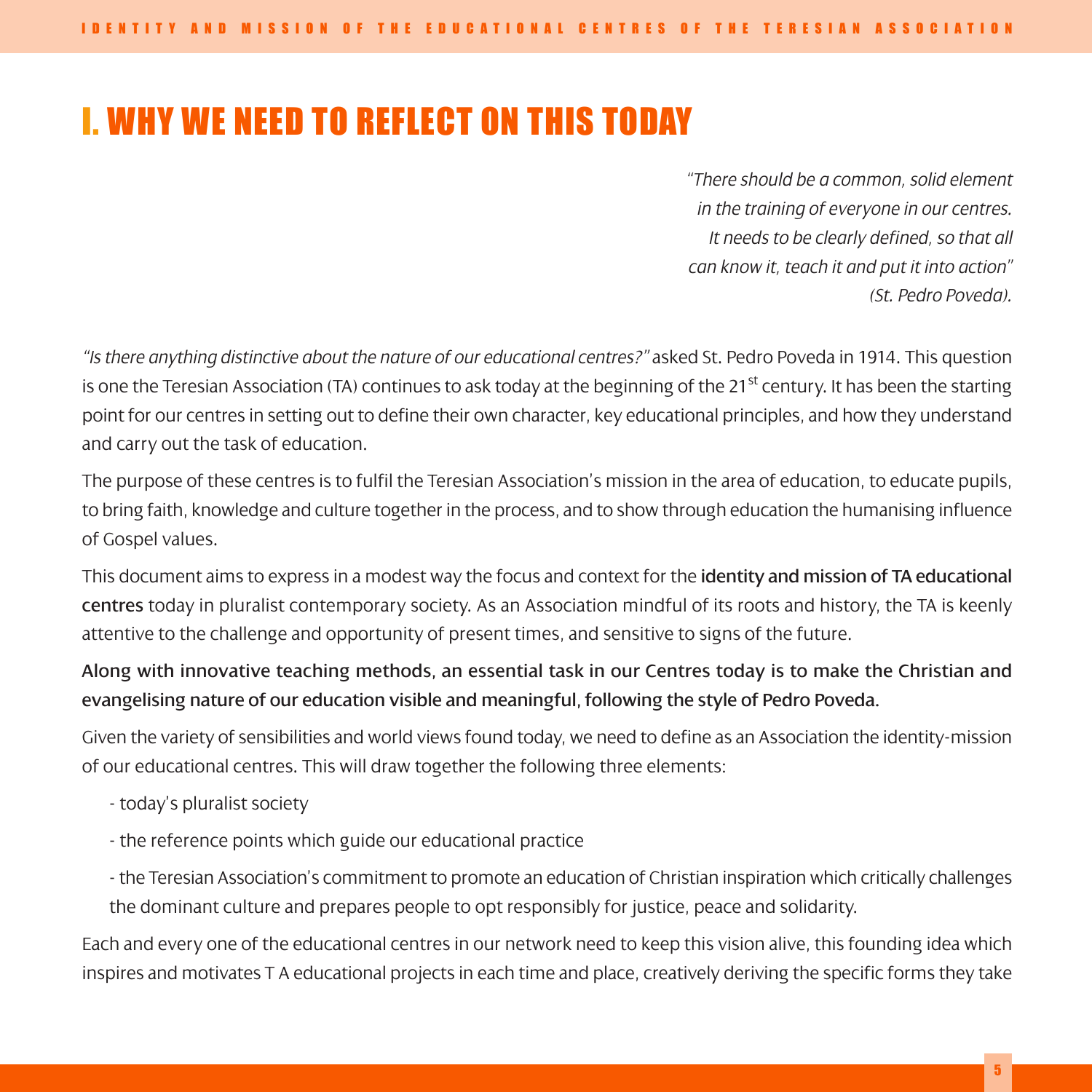today from the initial inspiration. We must equally affirm that the TA mission is the *raison d'être* of our educational centres, faithful to its foundational commitment to developing persons, promoting human values and its transforming society, taking the Incarnation of Christ as its inspiring vision.

The identity and specific ethos of TA Centres should be known and respected by everyone in these educational communities, and supported through all forms of involvement, responsibilities and activities: management of the centre, financial administration, departments and teaching teams, each teacher in his/her area, workshop instructors and extra-curricular activities, and those providing reception, administrative and secretarial services.

To achieve this as part of their training, all these professional people should receive in-service formation and experience to enable them to get to know and identify with the educational style and spiritual legacy of Poveda.

The Association depends on the essential help of teams of professionals in its centres who offer their training, teaching experience, personal qualities and deep convictions which should be shared. The centres also rely on the confidence shown by so many parents/guardians who choose Teresian education for their children and are prepared to support it. All of us have our part to play in this dynamic enterprise, which is continuously being updated and enriched.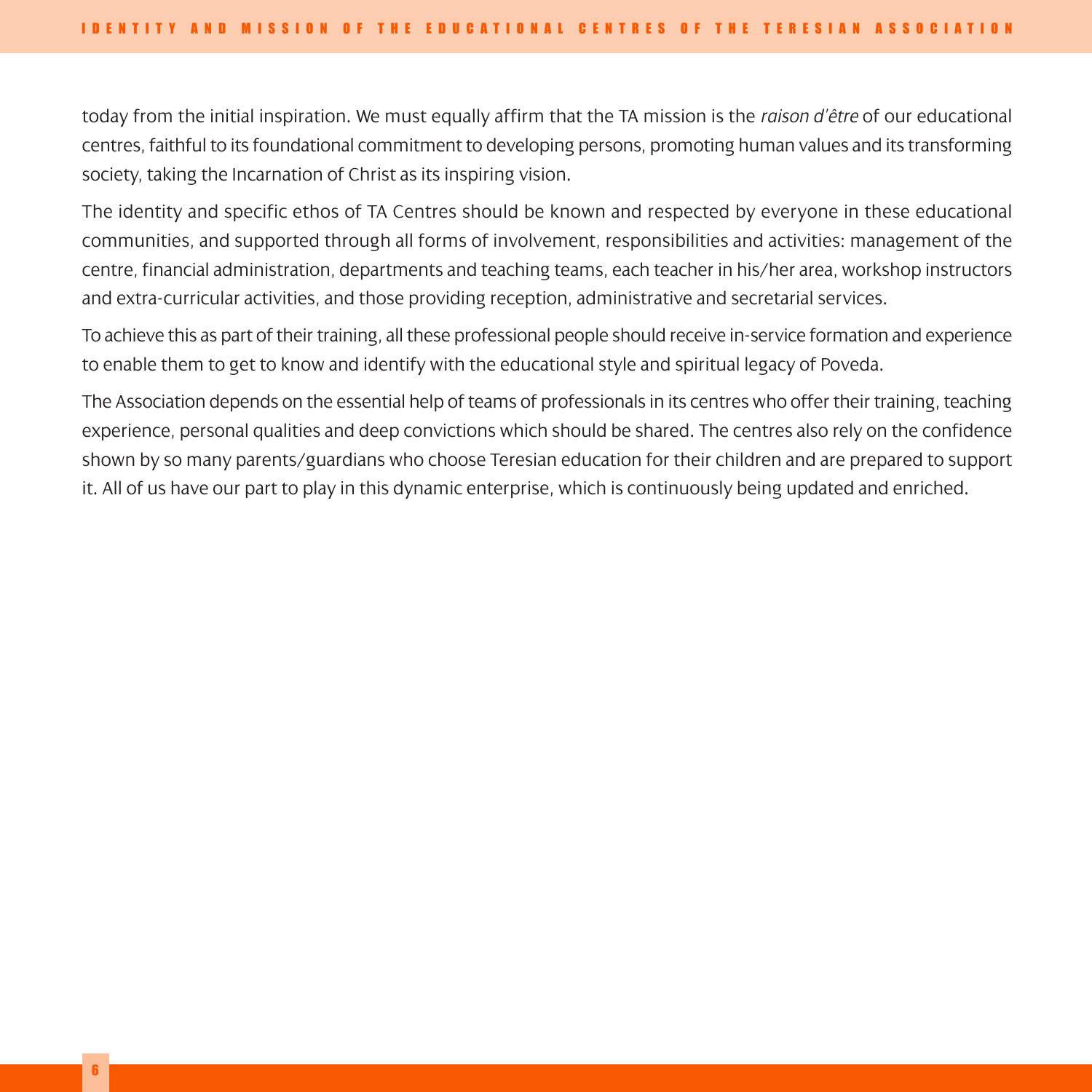

# II. CHANGING CULTURAL CONTEXTS AND NEW CHALLENGES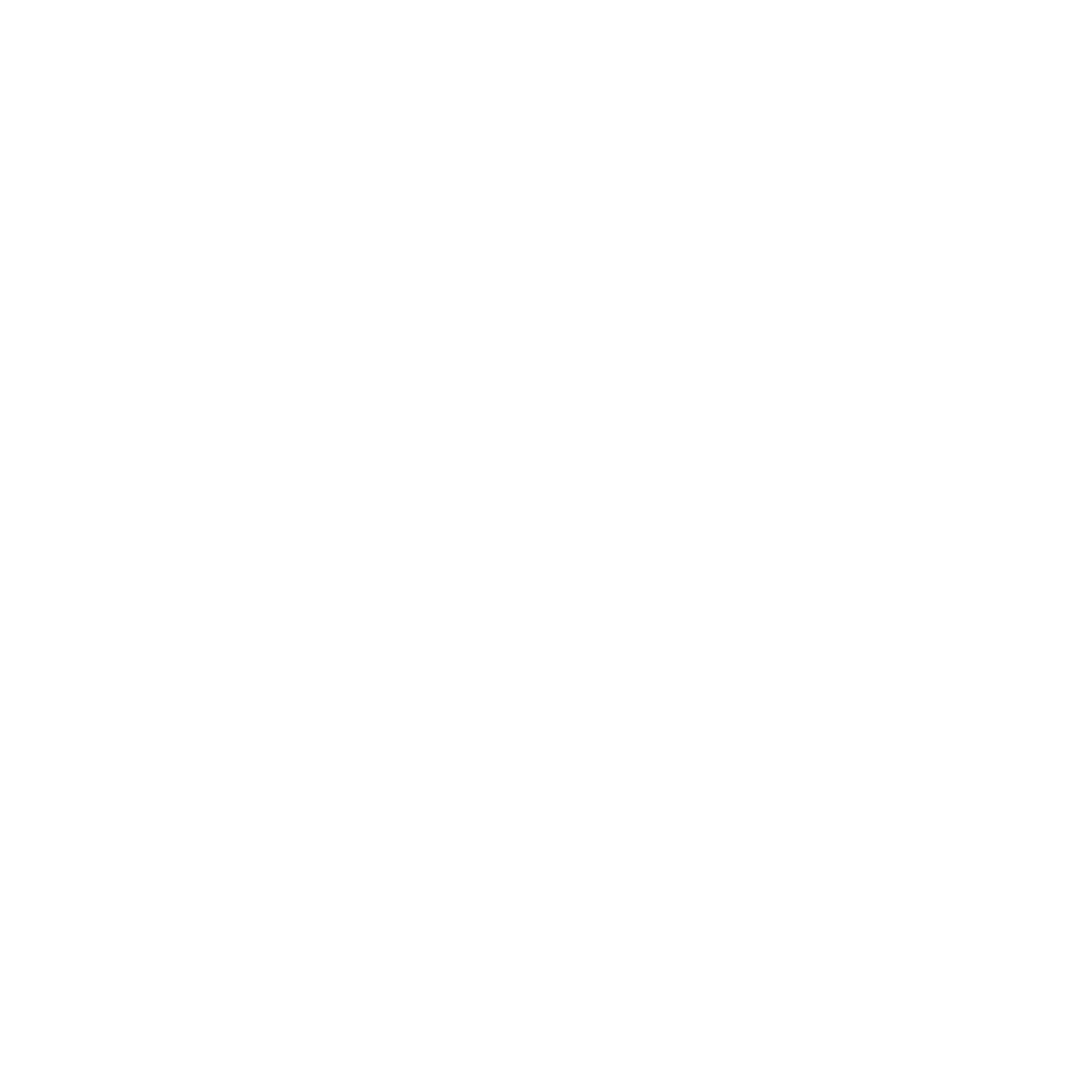# II. CHANGING CULTURAL CONTEXTS AND NEW CHALLENGES

*"I keep my mind and heart in the present moment" (St. Pedro Poveda).*

These words sum up Pedro Poveda's on-going attitude towards the challenging events of his own times. This phrase is like a motto reminding us of how to approach the reality we experience: with intelligence and critical awareness, empathy, concern and eyes of faith, open to the opportunities offered by each time and place. Let us highlight some features of our times which are especially relevant to education.

## A. Some features of our times:

#### **A post-modern culture**

People in general, and especially teenagers and young adults, live immersed in post-modern culture, seen in clear signs: multiculturalism, the loss of historical memory and the urge to live the present moment to the full, compulsive consumerism and pursuit of wealth, a tendency to individualism and a distrust of institutions.

Another feature of our society is a form of nihilism, seen in three major rifts: between western culture and God, between humankind and nature, and between people at individual level. The consequences are all around us: more and more people live only for the present moment and at a superficial level, in a society without meaningful values or a moral compass that would give direction to its life and history.

#### **Globalisation: both risk and opportunity**

One of the most striking phenomenon of our times is globalisation, affecting economic and market forces, and human mobility. It creates virtual spaces and global networks offering services and entertainment, thanks to huge advances in information and communication technology. Globalisation narrows the distance between citizens everywhere and highlights the diversity of peoples, cultures and religions in our world. It also shows up dramatic inequality in the sharing of resources. This increases zones of exclusion and widens the gap between human persons, the rich becoming ever richer, the poor ever poorer.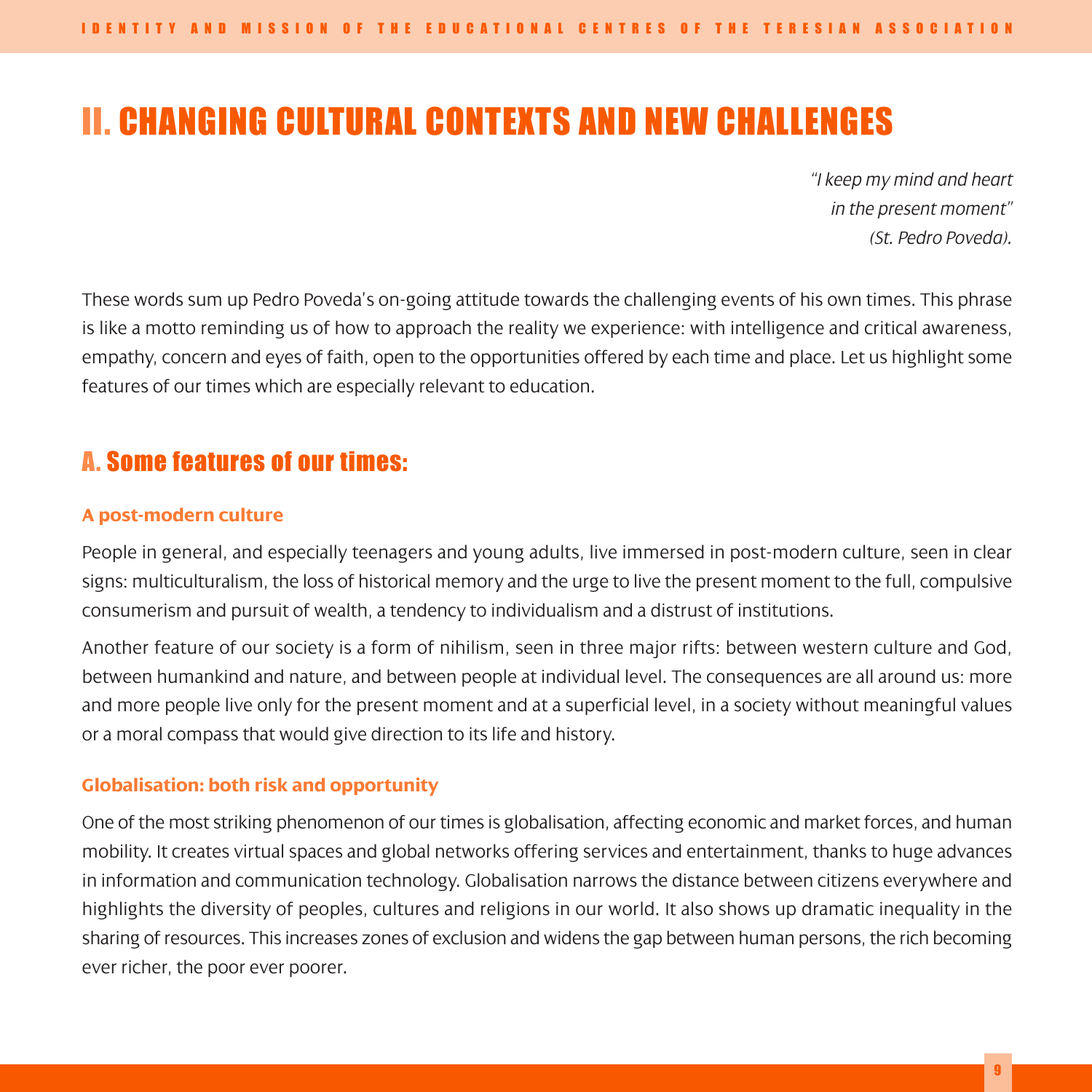Nonetheless our world is also witnessing a growth in solidarity, with many citizens committing themselves to human development and social transformation.

#### **Profound and rapid change in society and culture**

Advances in economics, science and technology, which have increased our knowledge in all areas, are also bringing about profound and rapid change in society and culture. This can be seen in daily life, professional and working lifestyles and even family relationships.

All these developments need to be critically assessed, with ethical criteria, so that they truly contribute to the human and social development of all, and are sustainable.

#### **Pluralism and diversity**

Pluralism in a variety of forms, ideological, political, cultural, ethnic and religious, is another aspect of our times. It demands that we recognise and respect diversity, reaching out from our own identity to dialogue with those of other cultures and religions. Our society is increasingly multicultural, multiethnic and of mixed races; this trend has grown stronger with the ever increasing movement of immigrants into our countries.

#### **Growing secularisation**

In the new contexts we are living in, secularisation has become and remains the order of the day in civil society, culture and possibly also in our educational praxis. This trend has profoundly altered our value system, which tends to ignore issues to do with life's ultimate meaning, and gradually relegates faith experience to the margins. We ourselves as believers may be partly to blame for this phenomenon, sending our contemporaries only the weak message of a faith that does not mean too much to us; we have remained silent, or adopted a language that emphasised accepted social values, omitting any reference and witness to Christian faith. Perhaps this came from the view that faith should not have a relevant and visible place of its own in the area of education.

## B. New challenges in this socio-cultural context

#### **Redefining the teaching role in the "knowledge society"**

Information technology today offers sources of information as important as, or even more important, than books. The influence of ICT on students makes us realise that teachers are not the only or even the main transmitters of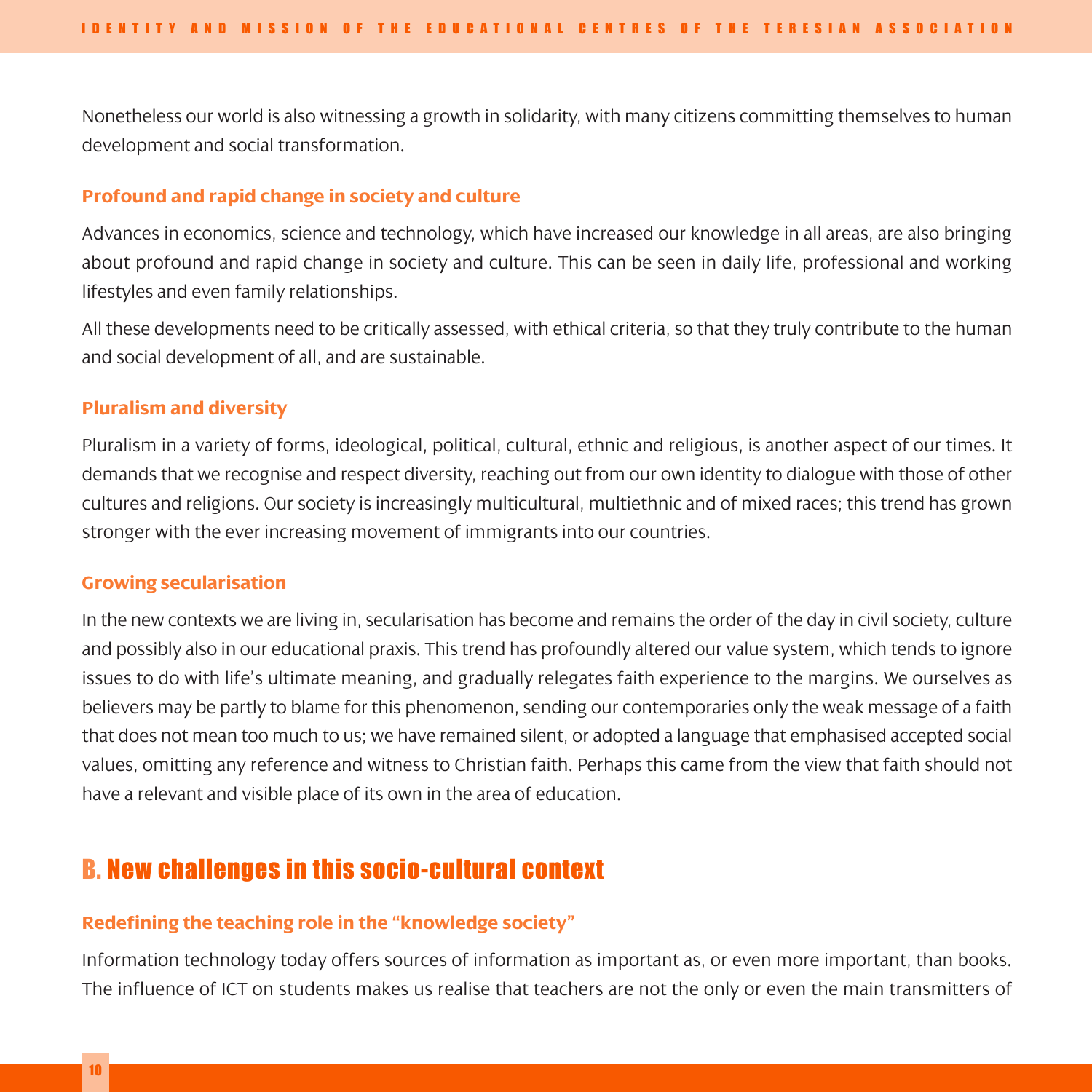knowledge. We must therefore redefine the teaching role in the scenario opened up by the new technologies, the starting point being that the teacher's role in education remains vital. Information increases but the students' capacity to process it does not, and the lack of reading, thinking and appropriation doesn't help them to make knowledge their own.

#### **Learning to learn, and learning to live with others**

In a society of whirlwind change it is essential to prioritise in our centres the goal of "learning to learn". This will give rise to the lifelong learning and constant updating demanded by professional life today.

Globalisation, the growing movement of immigrants and the cultural diversity in our society demand that our educational centres also form people with wide horizons, able to go beyond differences, able to live with others and carry out shared tasks. It is urgent to put into action the criteria of "learning to live with others". The new multicultural situation must lead us to adopt those learning methods that promote care for others, respect for difference and cooperative learning in the students. At this time in history the social dimension of education is an urgent concern. With this in mind it is necessary to form persons who are active and participative members of society, committed to justice, solidarity, human rights and peace.

#### **Diversity in a multicultural society**

Attending to the diversity of students requires increased human and economic resources in our centres, which should be provided by the Department of Education. Attention to diversity also requires support from parents, coordination with other local bodies, and above all motivation, dedication and preparation on the part of teachers who are to take responsibility in this new situation. Because of their Christian inspiration our centres must show special sensitivity in the way we welcome and care for the diversity of students, opening our doors to the local community and using inclusive educational models.

In this new context we are called to live and share the Gospel that urges us to welcome and dialogue with people different from ourselves, to hold on to certainties and bear with uncertainty, to opt preferentially for the poor as Jesus did; to collaborate with others in building an inclusive and caring society, open to the transcendent. In this pluralist context we highlight the on-going challenge to project **our identity as TA centres**, making this identity more visible, meaningful and capable of attracting others.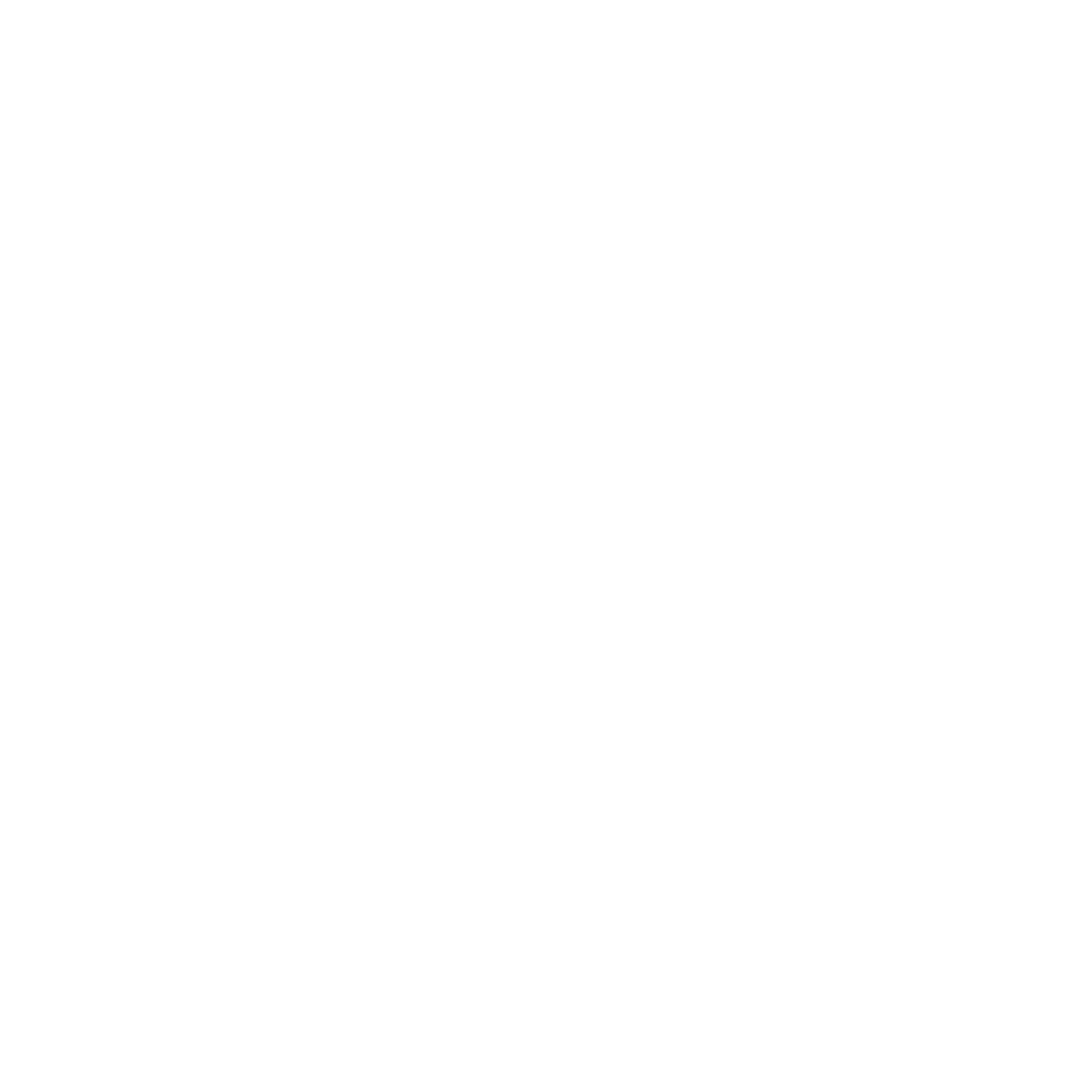

# THE EDUCATIONAL MISSION OF TA CENTRES: EDUCATIONAL CENTRES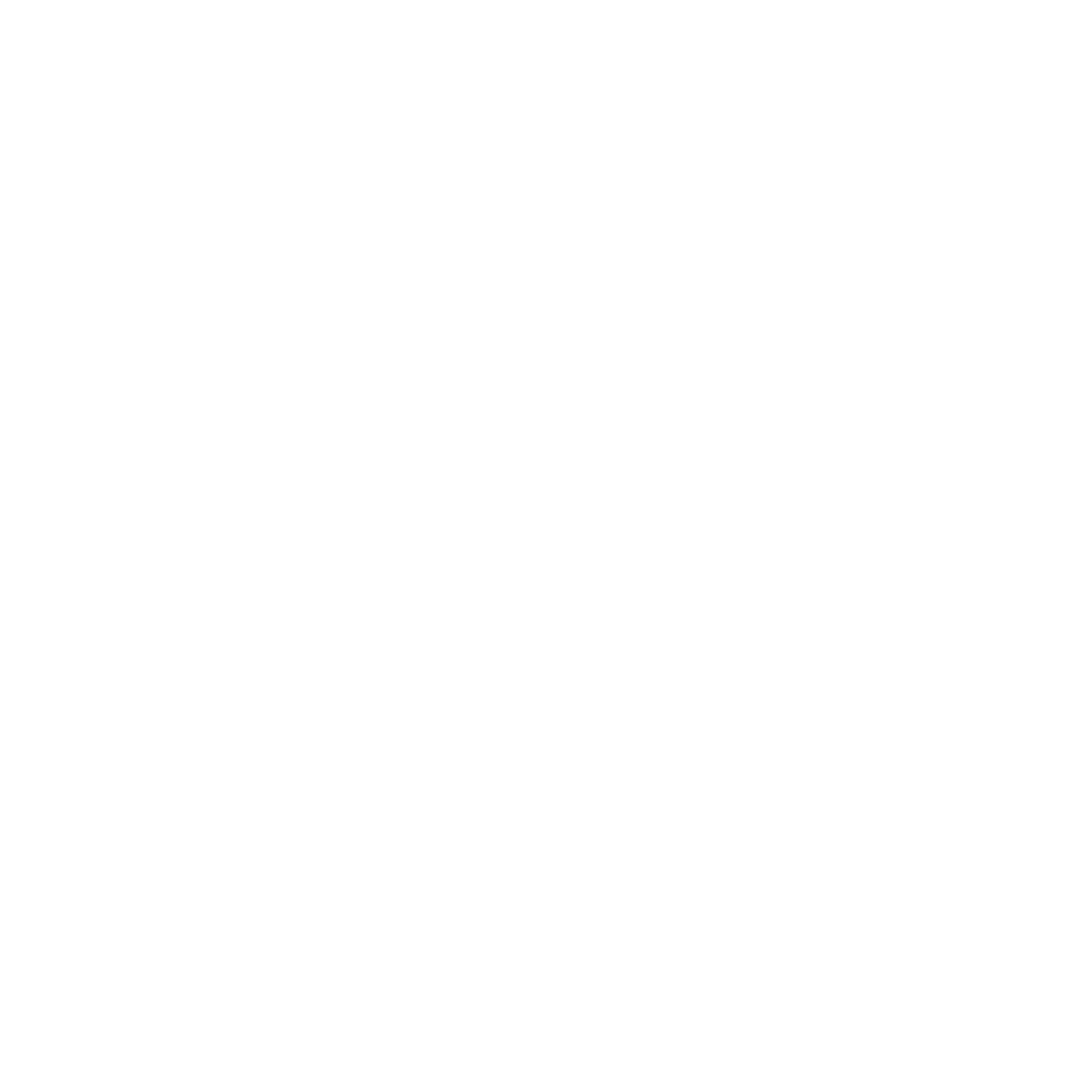# III. THE EDUCATIONAL MISSION OF TA CENTRES: EDUCATIONAL CENTRES

*"I ask of you a new system, a new method… inspired in love" (St. Pedro Poveda).*

## A. Povedan Roots

To look back to our roots evokes the figure of Pedro Poveda and the educational principles and projects of this thinker and priest who discovered in the Christian faith the secret of "true humanism", the key to his philosophy of education. Over a hundred years ago Poveda began his educational task, a task which was **updated day by day** because, as it took shape, his thinking and projects were enriched by the contributions of many followers and collaborators. They both received an educational heritage and were committed to renewing it on an on-going basis, responding to challenges as they emerged.

#### **"Educational nearness"**

Pedro Poveda was above all a person of faith and his commitment in the area of education sprang from his Christian experience. In the Gospel he discovered the value of "educational nearness", which demands that educators take on a variety of roles: knowing the context and daily lives of the students, giving warm personal attention to each one, discovering their social and educational needs, finding possibilities and opportunities to help in a warm friendly human atmosphere, listening to their expectations, hopes and fears.

#### **An education inspired by love**

Poveda's educational programme embodied a practical and effective commitment to respond to the socio-cultural challenges of the context, something he carefully analysed and worked to transform. For this he saw education as the best service to offer the individual and society.

He started from the conviction that each person carries within a treasure that education must uncover and bring to light. To bring this about an educational atmosphere was needed like that found within a family. Joy, simplicity and participation were also typical of these centres, making learning attractive to children and young people.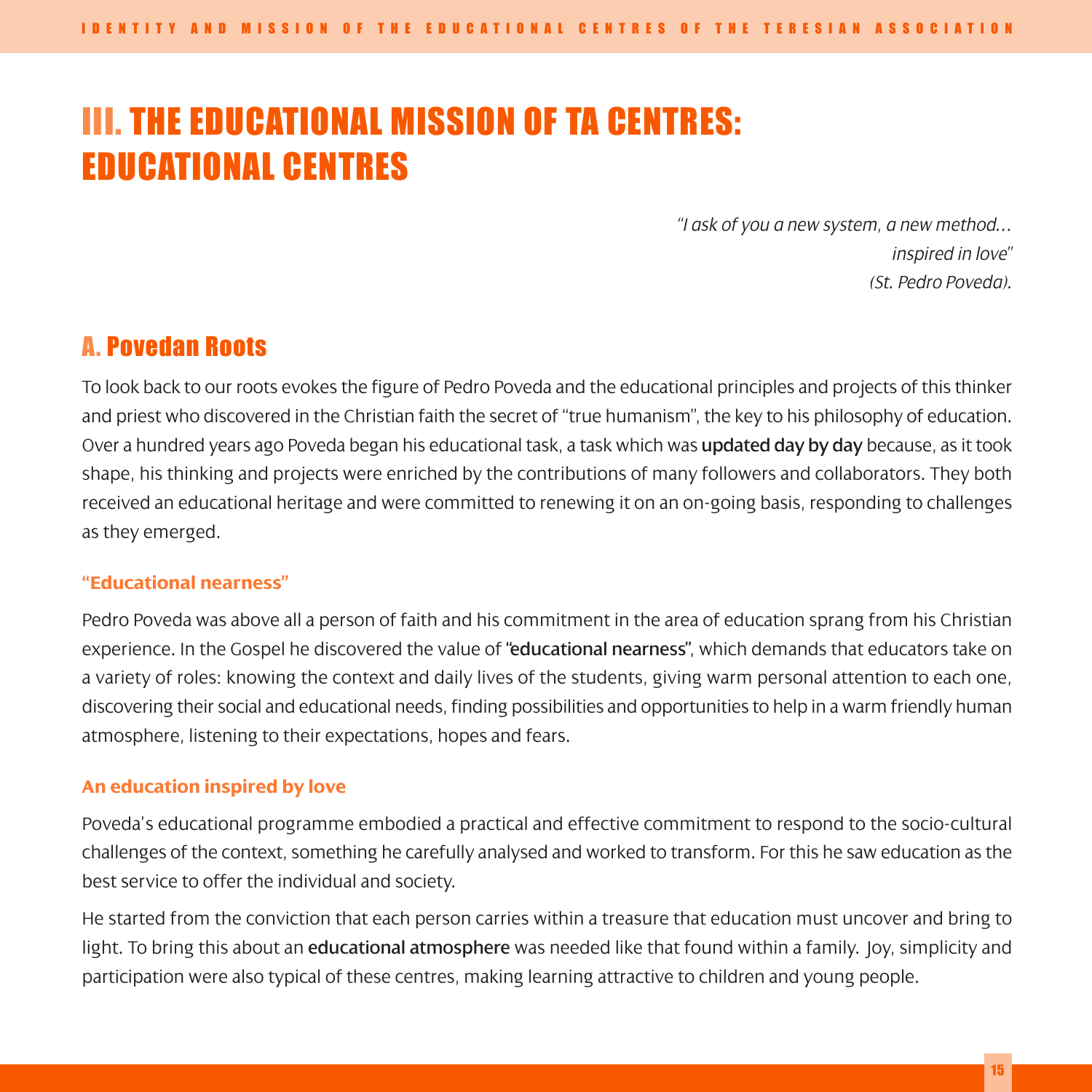A close rapport between teachers and students enables students to be themselves, which is necessary for teachers to get to know them and be able to educate them.

Poveda proposed a form of education with methods and procedures inspired in love, one which allows students to develop and express their feelings, takes special care of disadvantaged students, brings out gifts often unknown to their possessor and seeks the right moment to intervene educationally.

He asked students to be fully involved in the process of their own education and to take it on responsibly and earnestly, as serious study requires.

#### **The Gospel: an essential compass**

The distinctive nature of our centres consists in their Catholic Christian inspiration with Povedan emphases and characteristics. Their first reference and critical model are derived from the values of the Gospel.

Our option of choosing the Gospel as a reference for our way of living - as Poveda did and asks of us - leads us to recreate in our educational contexts the style of relationships Jesus showed with his contemporaries: respectful, patient, communicative, attentive to the individual, freely giving and compassionate.

This option gives a clear focus to our education: the option for the individual person, giving priority to the less successful, the disadvantaged, and the more vulnerable students, those in most need. In the Gospel we find hopefilled reasons for living a true humanism, and discover the face of God ever compassionate to the human person.

A person's growth towards human maturity as a relational being depends on an educational community where, along with many other formative activities, the story of Jesus is told: His way of relating to the men and women of His time, His preference for the last and least, His forgiveness of enemies. It is a story we must both live and tell.

#### **Human life lived to the full**

A fundamental conviction in Poveda's humanism and educational vision is that relationship with the God of Jesus Christ is vital to those who seek to live human life to the full, aware of their own dignity and personal autonomy, taking responsibility for themselves, others and nature. Far from diminishing the uniqueness of each one, this relationship motivates and encourages the human person from within, developing all the good in each one and all he/she can achieve in life.

Poveda insists on the urgency of "witnessing to the faith" and "confessing Christ" in all areas of life, including school and academic life, so that students come to know and experience what he considers human life to the full. He is not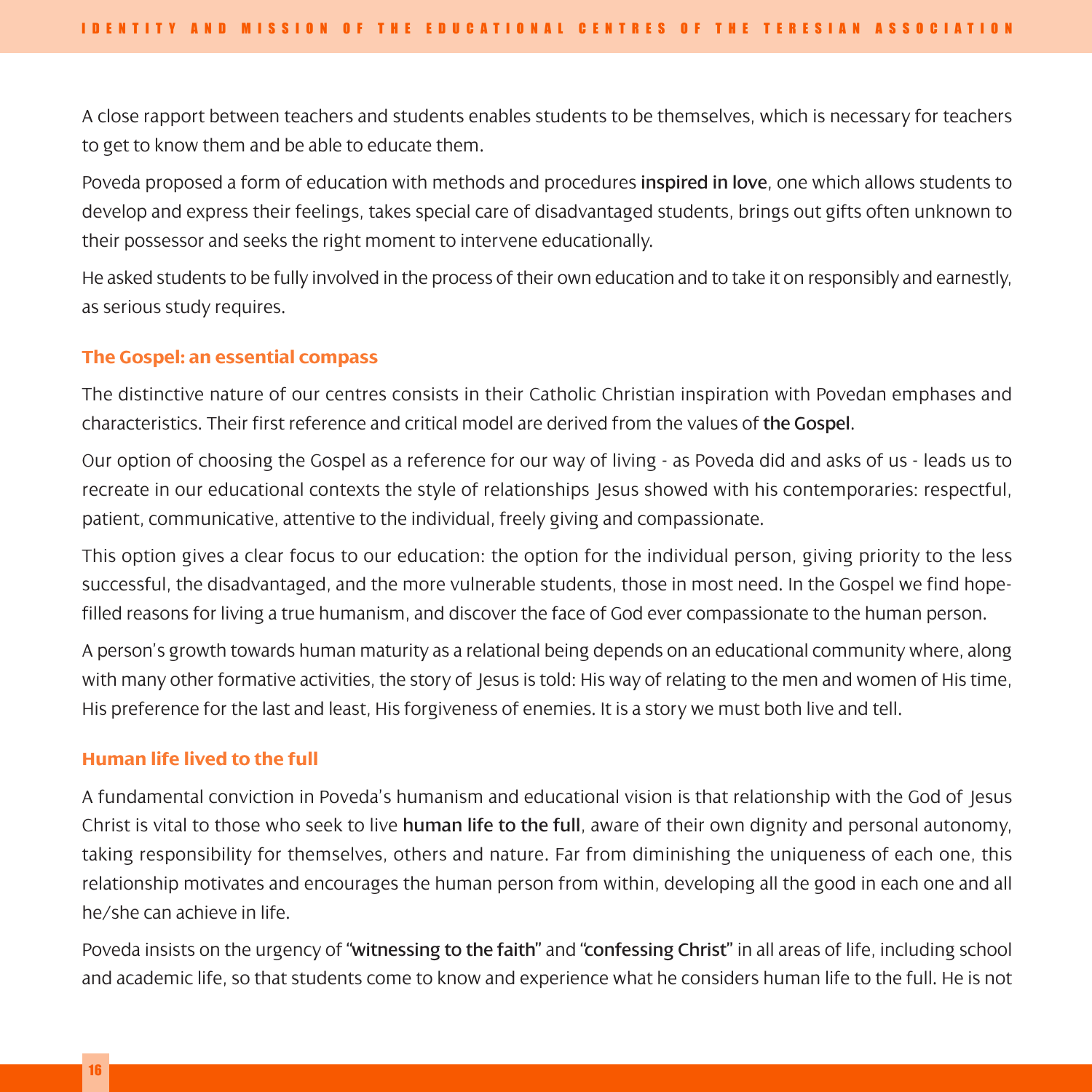only talking of coherence between words and deeds but also the urgent need for witnessing to the meaning which guides the whole life of the Christian, even though this may at times bring difficulty and misunderstanding.

Those who witness to faith must be aware of the socio-cultural context in which they act if their witness is to have meaning, and to be warmly and intellectually open to today's world, plural in its beliefs, values and ways of understanding existence and history.

#### **Dialogue of faith with knowledge**

Poveda was someone who loved dialogue and sought to build bridges between faith and knowledge, faith and culture, convinced as he was that they are not at all incompatible. For him faith experience is in no way opposed to the autonomous growth of persons and social groups. His writings, but above all the way he lived, are an example of this conviction which was very visible in his own life, and also in the association he founded, the Teresian Association.

He advised TA members and collaborators, in a way still relevant for our times, that this dialogue, which calls for serious preparation and reasoning, should not lead us to dilute or compromise our Christian identity to suit prevailing ideas: *"You cannot believe with all your heart and remain silent"*. For Poveda *"it is not only the person who openly abandons their faith who betrays it, but also the one who fears to confess it in public"*.

#### **Well trained teachers with a vocation to educate**

Aware of human frailty, Poveda conceived education as a task demanding 'nearness', affection, companionship and guidance. For this he relied on well qualified teachers who were aware of the students' social context, worked as a team, in a spirit of joy, fortitude and love and who were in constant contact with him in order to understand, and support his project, making it their own. To fulfil this responsibility Pedro Poveda asked the teachers working in his centres to put into action the best teaching methods and their best personal qualities, to be highly professional and have a sense of vocation for this service. He also encouraged them to come to know and love Jesus Christ, so as to discover in Him a model and guide for the education they were offering.

#### **Our educational centres are born of this inspiration**

Teresian Association educational centres are born of this inspiration and have an identity, a face and an educational style of their own. To remember our roots sheds light on the present. The TA, its educational centres and projects, came into being to bring God into human culture in a context even then driven by a secularising tendency which has grown far stronger today.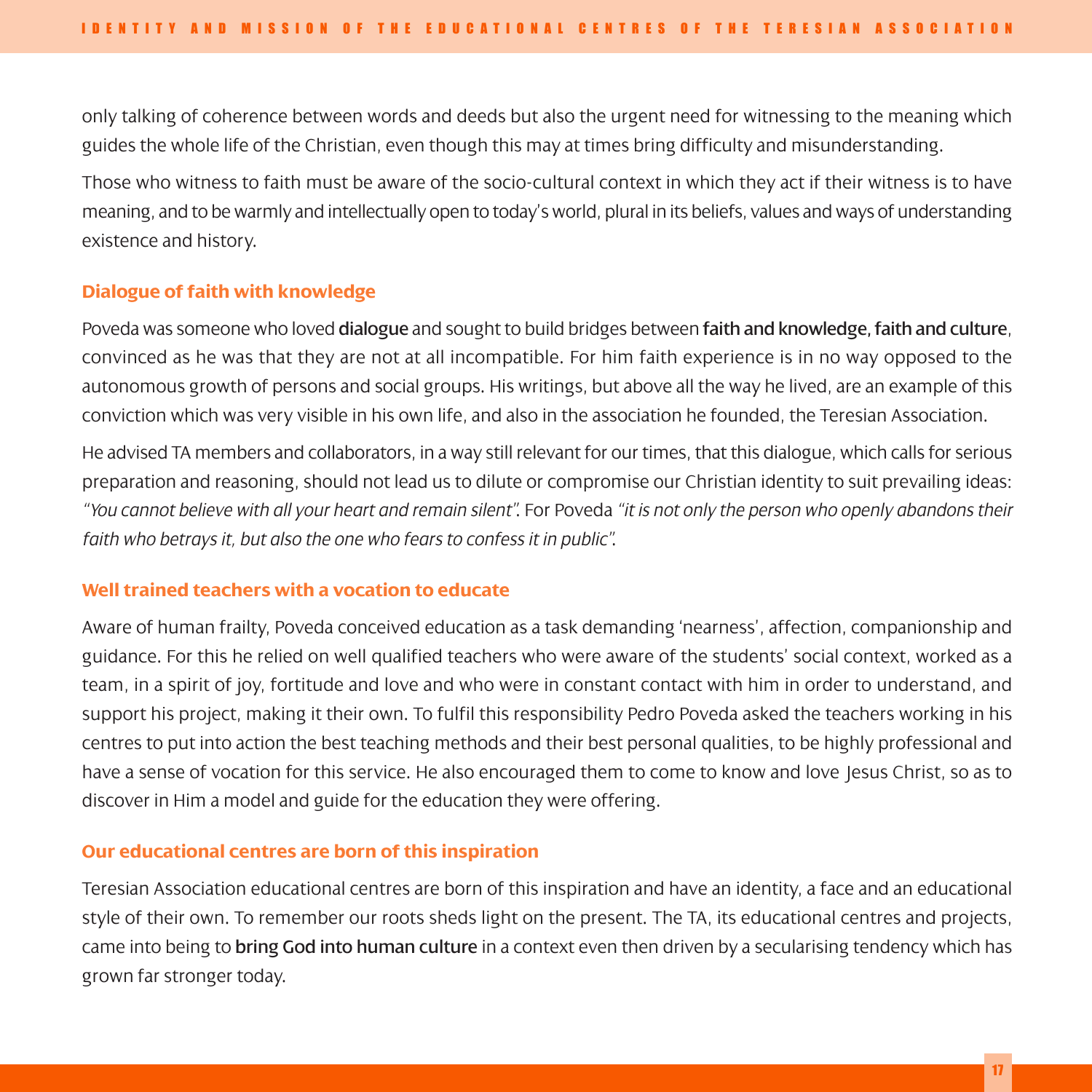In both past and present TA education, importance is given to goals, processes, teaching methods, innovation and staff training, and to building relationships within the school environment with parents and the local area. Likewise, great importance is attached to the community dimension of education, shown in team work, since education has to be planned and carried out by the teaching body, committed to the educational ethos of the centre, and reliant always on the support and collaboration of parents.

# B. The education offered in TA Centres

The education we offer links together the relationship between our conception of the person we seek to form, the teaching and experiences we promote, and the kind of society we strive to build with others.

This approach affects both the student's way of looking at reality and evaluating it and the goal of taking responsibility for his/her own life while becoming capable of commitment in society. It also affects the aims and methodology of specific educational strategies:

- to help the student to study, analyse critically and cooperate with others as he/she learns and gains knowledge;
- to help the student live with others and to welcome diversity in constructive living and working together;
- to help the student integrate the inter-cultural dimension as a positive value;
- to help the student respond to educational and social challenges coming from the latest ICT technologies.

We now highlight some defining features of this education as offered in our socio-cultural context.

### 1. A DISTINCTIVELY CHRISTIAN EDUCATION

*"Let us educate in a Christian way, seriously, reasonably and solidly" (St. Pedro Poveda).*

In line with Pedro Poveda's approach and guidelines, the education offered in TA Centres has an axis underlying everything: to educate in a Christian way, seriously, reasonably, solidly, and to achieve this by linking up the academic and teaching aspects, educational processes and the Christian evangelising dimension.

Open to their surrounding areas, our centres attend to the development of the whole person; they are up to date in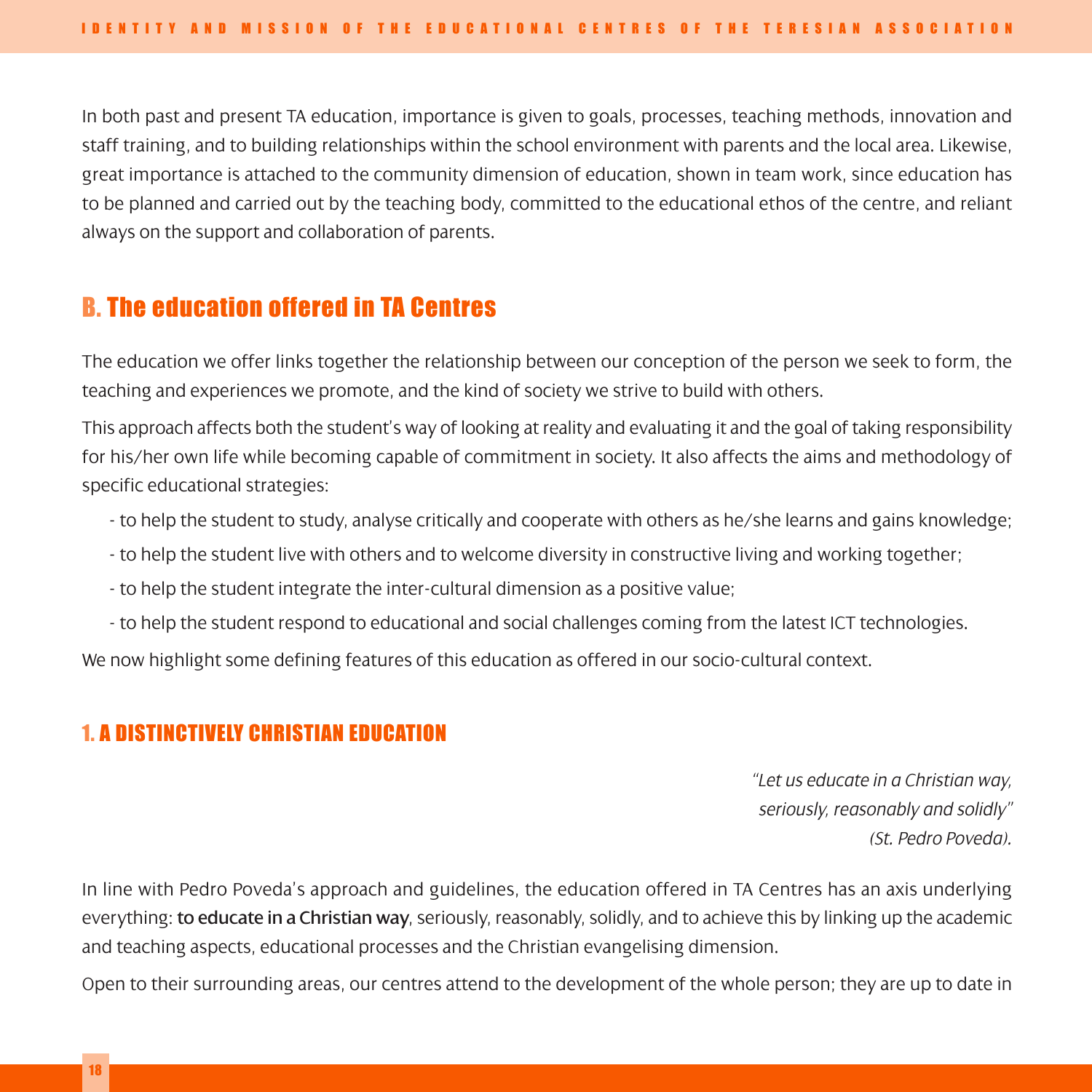teaching methods and procedures, and care for the quality of education offered to all. They are places which promote intellectual development and value formation, in a climate of freedom, encouraging dialogue and participation by all; places where reference to Catholic Christian faith and living is nurtured.

#### **Holistic education**

We have a holistic understanding of a distinctively Christian education. It comprises a number of elements:

- an awareness that we are Church,

- an anthropology of Christian inspiration, which provides the basic reference points and values which give meaning to our education;

- a concept of education as the developing of all the capacities of each student, as he/she seeks and appropriates knowledge and skills, all of which demands motivation, participation and serious study.

Other elements of a Christian education are:

- The educational atmosphere of the centre, marked by an air of freedom, respect and warmth.

- The acceptance and integration of all pupils, particularly those with special educational needs or disadvantaged in any way;

- The importance given to high academic standards, creativity, serious study, work well done and a sense of responsibility and effort on the part of students in the learning process, through a methodology which enables them to develop their abilities.

Other indicators of this integral approach to the educative process are:

- the emphasis on developing human, social and civic values in the students, along with those which give meaning to life;

- the valued place of religion in the school curriculum, with explicit Christian reference at appropriate times;
- the programming of times and places for encounter with self and religious experience;
- the cultivation of a faith perspective on reality;
- encouraging students to take part in voluntary service and solidarity programmes.

#### **In a plural society explicit faith**

Our plural society, enriching by its nature, gives us the opportunity to review our educational ideas and praxis, and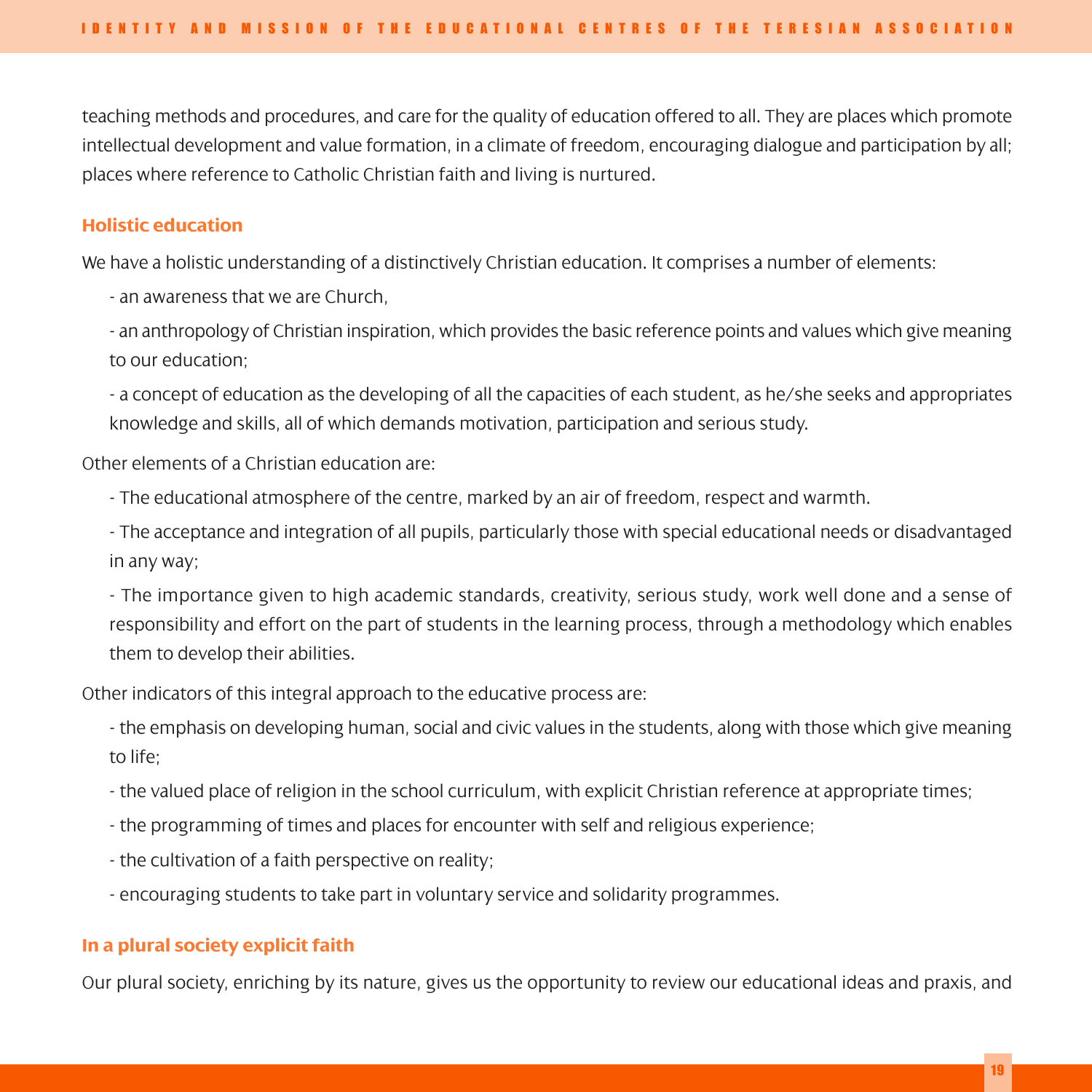to express with conviction that the Gospel is the primordial reference for our overall programme, and our response to the growing demand for a sense of meaning both in personal life and the events of human history.

For our schools to evangelise, in line with the TA's identity and mission, it is essential that we use Gospel criteria and values in the way we observe and analyse social reality, in the school's organisation and structures, in interpersonal and work relationships, in both teaching and extra-curricular activities, in respect for diversity and in adapting educational and pastoral programmes to suit different pupils, prioritising the disadvantaged.

#### **Faith education in the school environment**

Christian education aims to promote faith education in the students, and for this it is essential to express our faith in language and actions that speak to today's children and teenagers, in terms of what they already know, communicating a faith able to meet their deepest needs and aspirations. It is our task to help them discover the signs of God's presence in our time and on our streets, calling out to us so clearly.

It is possible to communicate faith if we are convinced that we have something valuable and worth sharing to offer. Transmitting the faith means creating opportunities in our centres for dialogue and challenge on fundamental issues to be studied in depth and shared:

- The need to focus on the *victims of society* in order to build a culture of peace, justice and solidarity.
- With explicit *reference to Christian faith and values*, in keeping with our Povedan tradition.
- The need to acculturate faith through approaching the person in the context of his/her her own culture.

- A faith formation that creates in young people an awareness of being Church, of taking a responsible part in it, and in intercultural and inter-religious dialogue.

### 2. AN AUTHENTICALLY HUMAN EDUCATION

*"Yes, I wish to see deeply human lives, and places where true humanism reigns" (St. Pedro Poveda).*

Education is basic and essential to shaping the human person and transforming society. There is a link between the profile of the person we educate, the educative experience, the formative activities we promote and the social changes we seek to support through that education.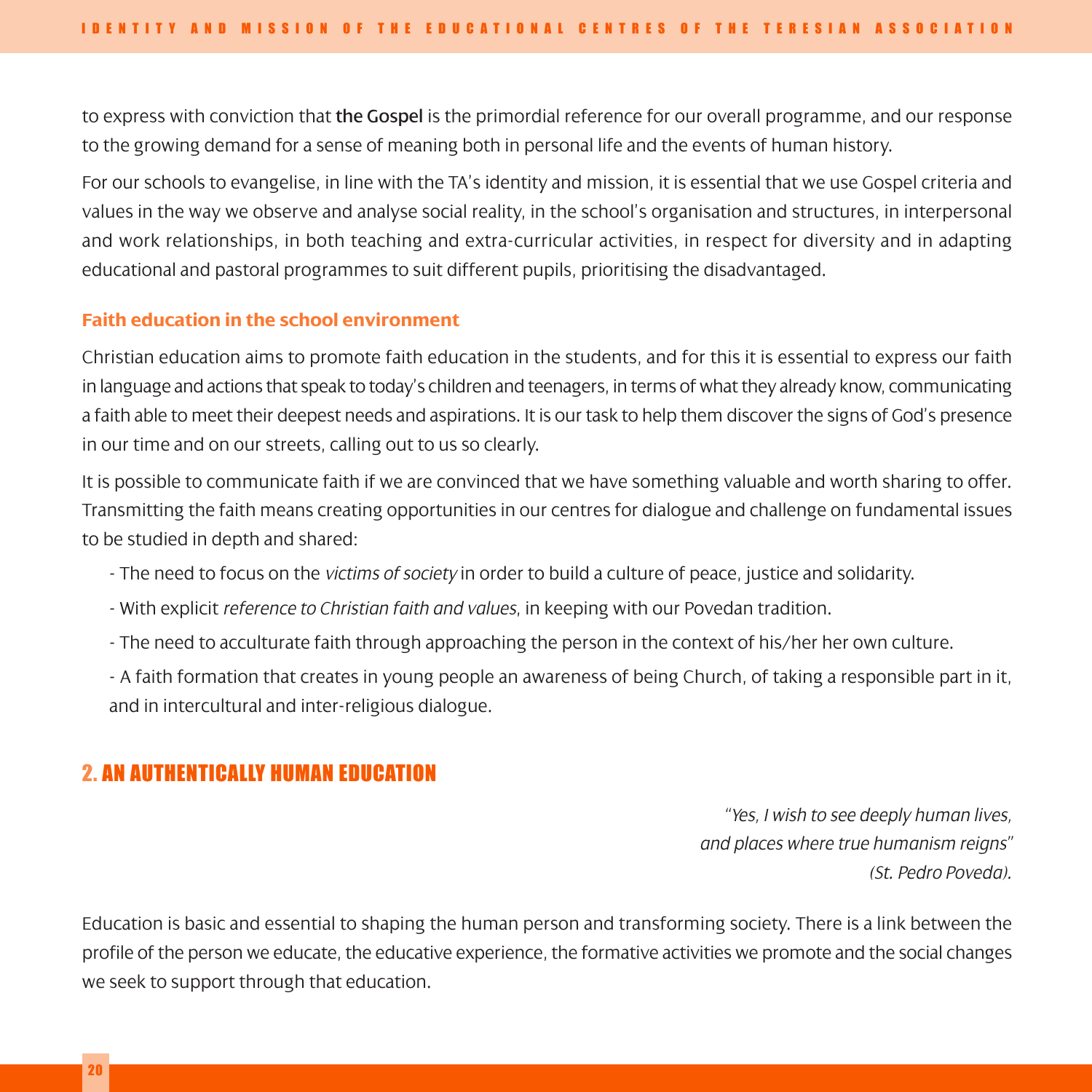#### **A socio-educative approach**

Our education in its socio-educative approach highlights the fundamental values of the dignity of the person, his/her autonomy and social responsibility. This perspective is enriched by Pedro Poveda's conviction clearly and intentionally expressed: to bring human lives to full flowering there are two essential elements needed in the educational environment: reference to Gospel values as inspiration and yardstick, and the explicit goal of transmitting the Christian faith.

In Pedro Poveda's thinking, the educational task is to form deeply human, autonomous and responsible individuals who look caringly at society and commit themselves, along with others to transforming it. They take on the perspective of the impoverished in our society, with their various faces: people with socio-cultural and financial needs, the socially marginalised, those with disabilities and immigrants.

"Yes, I wish to see deeply human lives" and to achieve people of this calibre, aware of their own dignity, personal autonomy and who are socially involved, *"I propose to* begin by filling with God*, those who are to live a truly human life…".*<sup>1</sup>

#### **A Christian focus: true humanism**

In Poveda's education reference to Jesus Christ is the key to its whole structure, bringing to education a depth of meaning for human living, along with moral criteria for how to relate to others.

*"For the person who grasps it deeply, the Incarnation, the person of Christ, His nature and His life, is the sure path to union with God in true holiness. This holiness is a human reality, an expression of authentic humanism".*<sup>2</sup>

It is our role as educators to show students the humanising power of the Christian faith: to let them see in practice that to believe in God is to accept the full dignity of each person and to strongly oppose all forms of exploitation, exclusion or manipulation of any human being, who, for the Christian, is a child of God. It is important for them to see how faith also affects the structures of social life and leads people to commit themselves to transforming these structures, making them more just and human.

#### **Educational focus: the central value of the person**

In Poveda's education the fundamental value of the person is made very explicit, and all educational action converges towards helping, motivating and guiding each student towards the integral development of his/her capacities, in a full flowering of the person.

<sup>1.-</sup> P. Poveda, Amigos Fuertes de Dios, (Staunch Friends of God), p 100. Narcea.

<sup>2.-</sup> P. Poveda, Amigos Fuertes de Dios, (Staunch Friends of God), p 100. Narcea.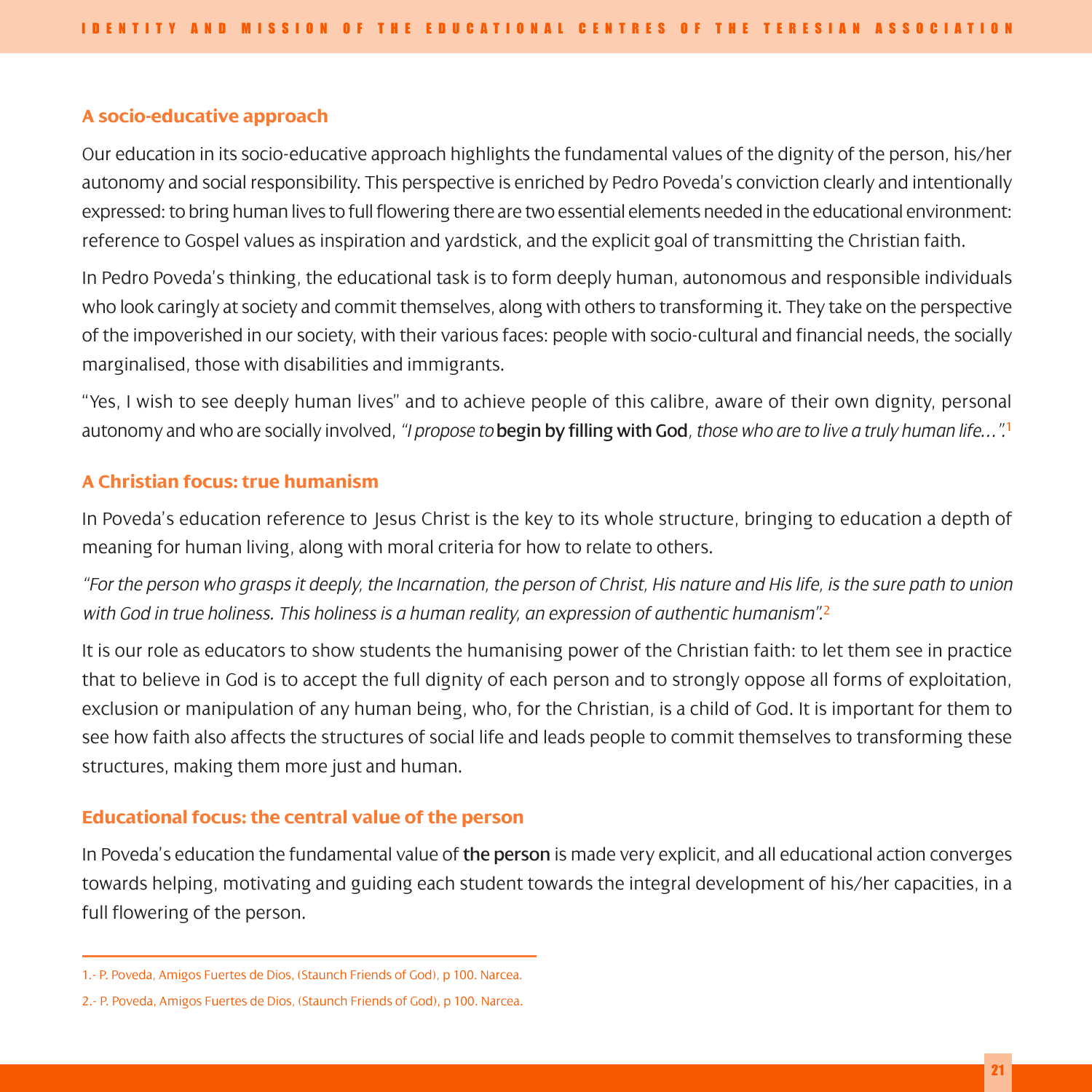- Each person is ultimately *a mystery, holding a treasure* within, hidden from view. Identity is not confined to a person's face and outward appearance. It is the role of education to discover the *inner treasure* and bring it to light.

- Each person is *unique and different*, so that education must be personalised, attending to the individual and social characteristics of each one.

- The human person is *vulnerable* by nature, and through education he/she must learn how to deal with insecurity and face up to suffering, difficulties, sickness and death.

- Each person is a *social being able to communicate*, which is why the maturing process always takes place within human community. Through personal relationships the human person discovers him/herself and others, the equality of everyone, their differences and interdependence.

- Each person is a *rational being, a free being* whose freedom is limited by biological, cultural, social and economic circumstances. The educational programme must educate for freedom, for making fundamental options in life.

- Each person's life *unfolds in the natural environment*, and he/she has a right to share in all its richness along with the duty to respect it, care for it and opt for sustainable development. Education must attend to this important aspect.

- The human person is a *restless being, open to the transcendent*, and so Povedan education raises questions and offers answers which help students to find meaning in human experience and the ultimate meaning of life and death. The task of educating persons is closely linked to interpreting the ultimate purpose of human existence, which is none other than God's plan for each and every human being.

### 3. EDUCATION FOR CITIZENSHIP

*"We must all co-operate… each one has a place, a duty, a responsibility" (St. Pedro Poveda).*

#### **Forming active citizens, peacemakers**

As educators we respond to Pedro Poveda's invitation to become peacemakers through educating our students to overcome prejudice, and to meet conflict with dialogue with consensus-seeking. The values of peace and justice, along with commitment to solidarity, should offer illuminating moral criteria.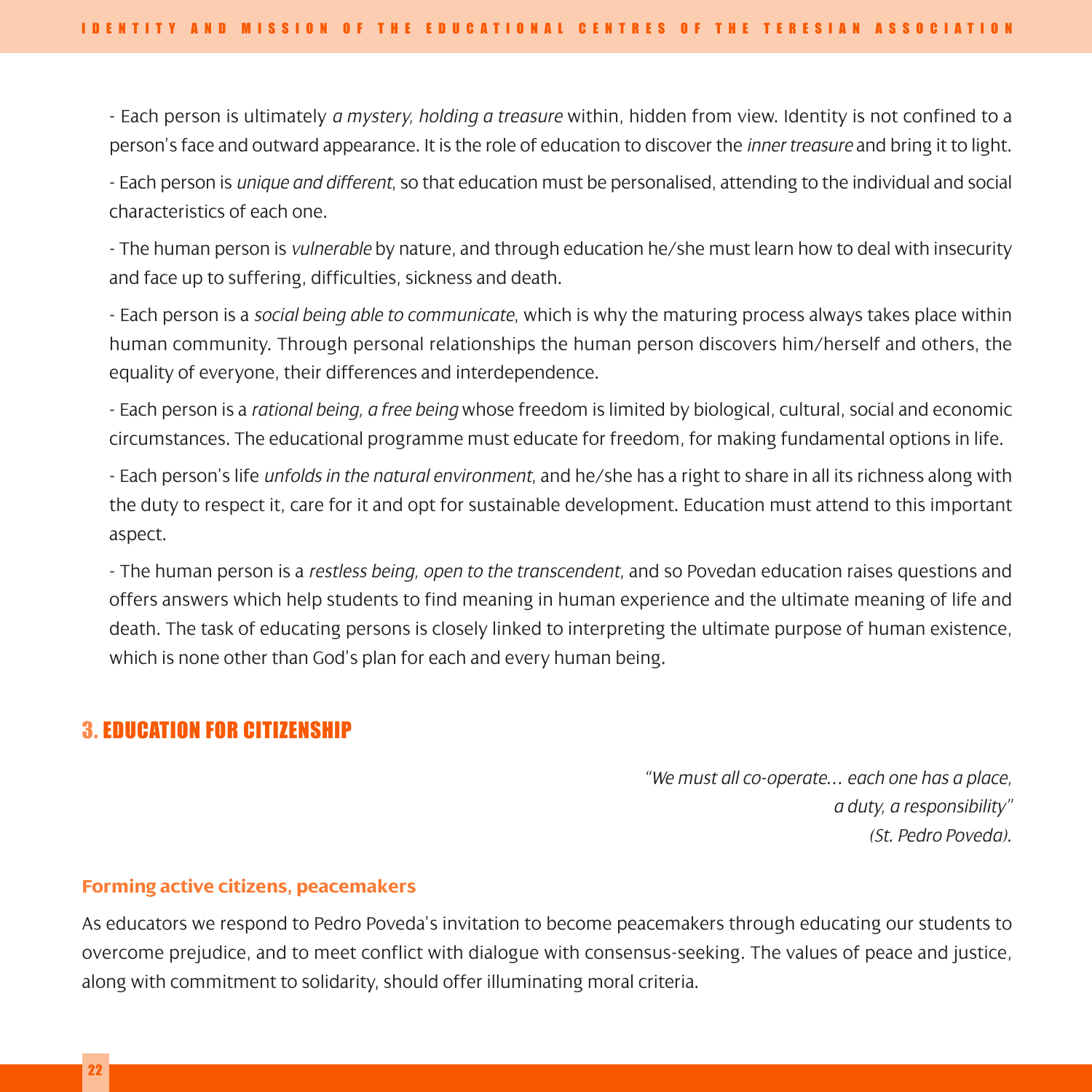They should generate activities and formative processes to help students move beyond individualism towards seeking the common good and showing mutual support, cooperation and solidarity in many directions.

In the context of growing tensions and social violence in plural societies like our own, we consider it essential to form persons who will become active citizens: committed to taking a stance in favour of human rights for everyone, able to analyse situations and express opinions. They should know how to argue their case, listen, debate issues and reach consensus.

#### **Education for citizenship**

Education for citizenship means not only learning to live as members of a given society and nation, but also learning to move beyond prejudice, stereotypes and barriers. While appreciating their own roots and cultural traditions, students must be encouraged to discover and relate to other cultures, sensibilities and perspectives on life, and to live out real experiences of citizenship.

This is all to do with recognising our common humanity, to which the Gospel, inspiration of our Centres, invites the educational community.

The educational task becomes an instrument of peace when we introduce to our students the concepts of social justice, reconciliation, solidarity, the common good, the stewardship of wealth, care for the environment and other concepts clearly stated in the Church's Social Teaching.

#### **Acceptance of difference**

A guiding principle for the role of Christian education in citizenship is that of helping students progress from focusing on a single dominant culture to accepting cultural diversity, and the need for integrating difference.

Achieving this brings challenges:

- To help students seek truth in all academic areas and cultures, and to resist the self-sufficient attitude of scientific rationalism, or the tendency to value only one's own culture.

- To support dialogue between individuals and cultures in which people give of their best, cultivating the art of listening and allowing themselves to be enriched by the other.

- To emphasise the social and communal nature of every individual, recognising the importance of having one's own roots and cultural tradition.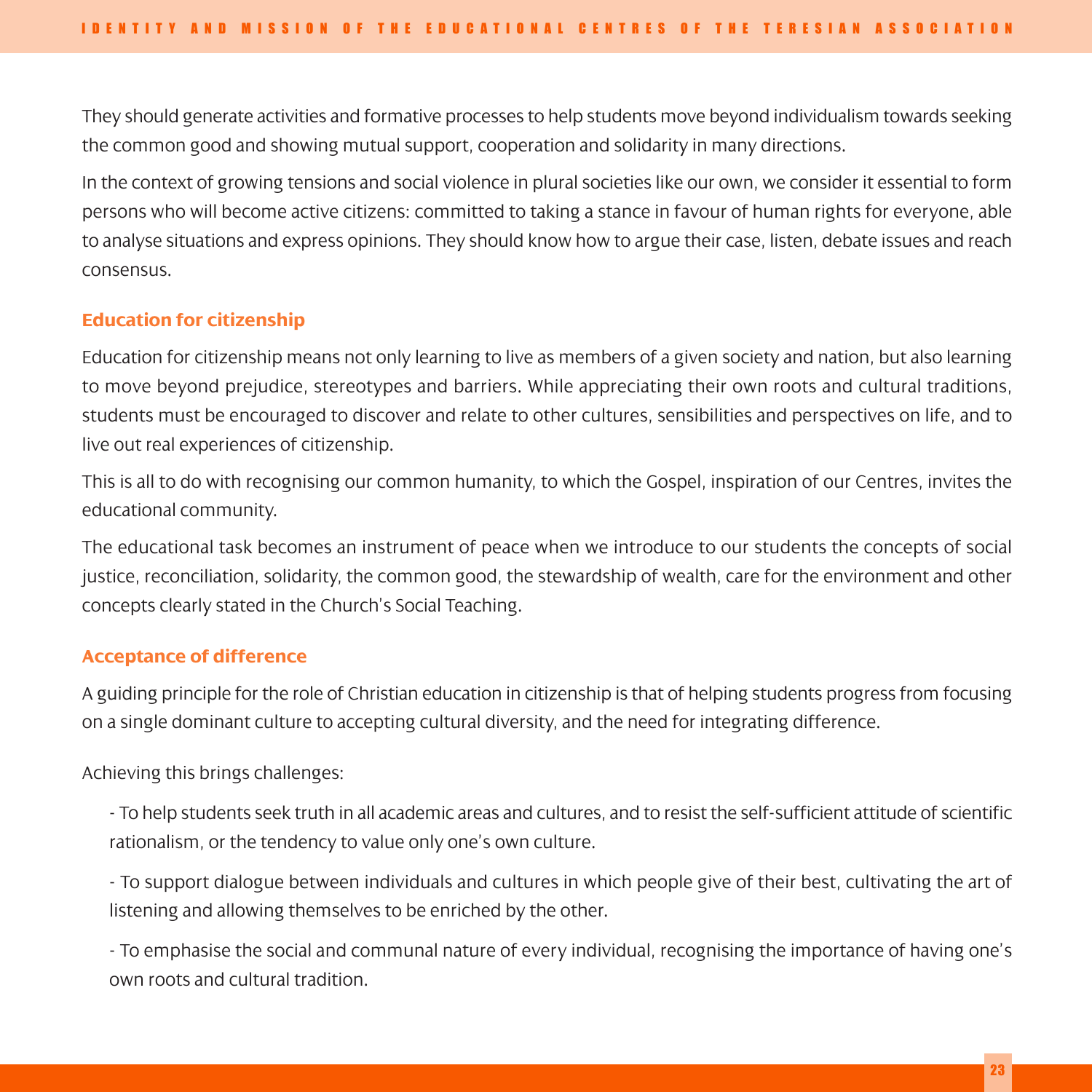#### **Education in ethics**

There is an ever increasing need in our centres to tackle *education in morality along with human and social values* in a serious way.

Given the prevailing relativism it is essential for educators to promote ethical criteria and a minimal code of moral conduct that can be demanded of all citizens. Alongside this there are the references, ethical principles and commitments of Catholic Christian morality which apply to those who share this religious belief. As our centres are Christian, they will *clearly and explicitly offer certain values based on faith in Jesus Christ* which guide and give meaning to our educational task.

Love, in its different guises, is the key to Christian morality. Starting from this foundation stone of our educational philosophy, we highlight:

- The absolute value of the person, capable of loving and being loved, and the respect due to him/her;
- The power of love to help people to change;
- The duty to serve and help anyone in need;
- Priority for those who are weaker;
- Defence of each one's rights;
- Working for social transformation.

The aim of moral education is to help people become free individuals with criteria for upright living; people who choose to be rather than to have, to be concerned for the good of all rather than merely for their own interests, to cooperate more than compete. They take a critical stance towards issues in society rather than remaining passive. They are respectful and tolerant of others.

### 4. EDUCATION IN CONTEXT

*"Actions are more effective than words. Begin by doing!" (St. Pedro Poveda).*

Looking at life and the world through eyes of faith will help us to answer the question "Where are we?", to follow it up with actions and to "begin by doing", as Poveda asked.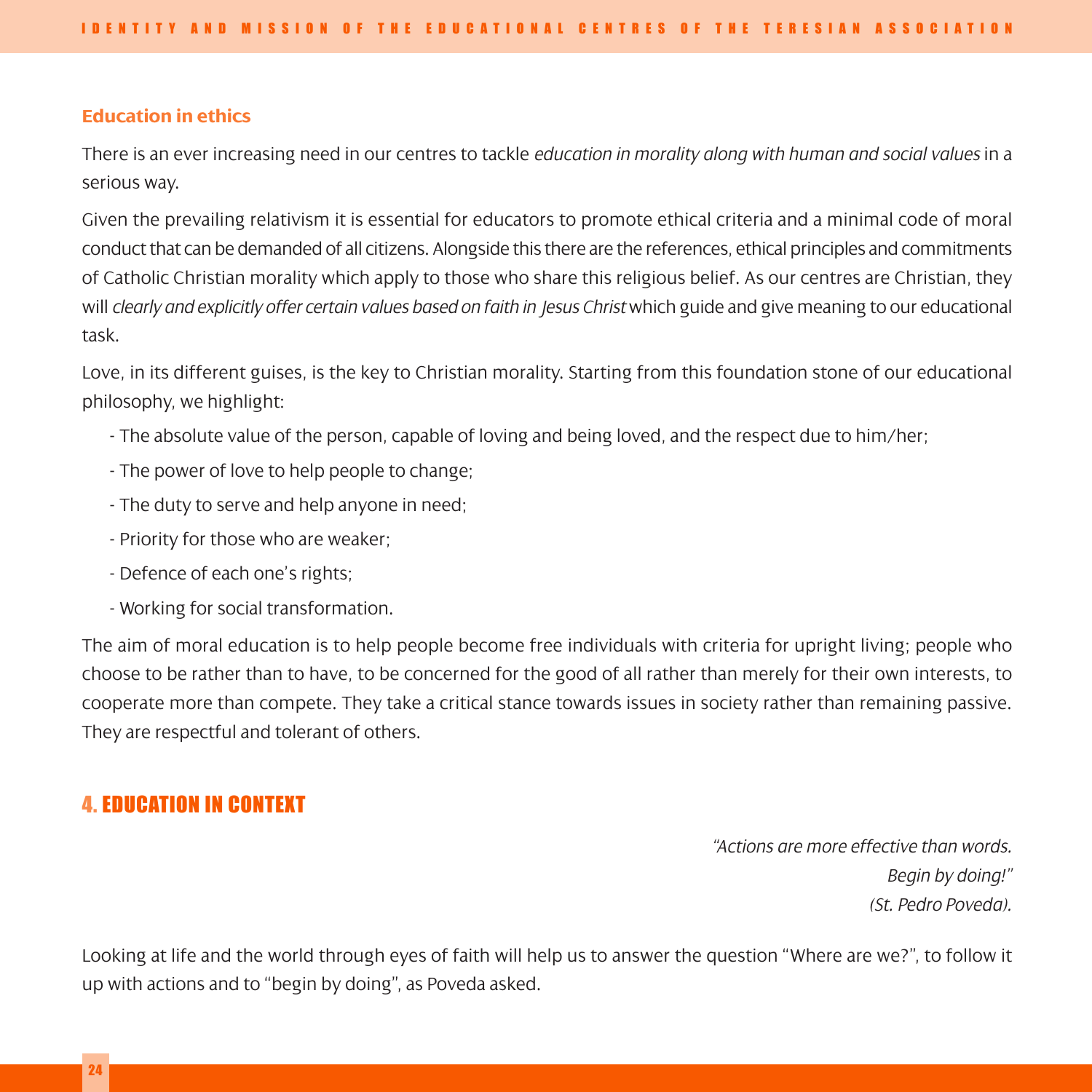Given the nature of today's society, some of whose features were outlined above, we propose some guidelines for action in our centres:

- To help the students to see that the world does not have one single centre, and to discover the relevance of every culture and every people.

- To encourage radical change in them, helping them to move from indifference to genuine caring for others, as individuals, human groups, countries or continents.

- To develop an "education for meaning" in order to sensitise the conscience of teenagers and young adults.

- To work from the following perspectives in our educational philosophy:

• Accepting pluralism and diversity in our society, which demand that people develop a clear sense of their own identity along with the ability to respect and dialogue with others.

• Valuing the interdependence of all human groups as a positive characteristic.

• Being aware of the complexity of social and educational processes leading us to question, explore and treat our mistakes as opportunities for learning.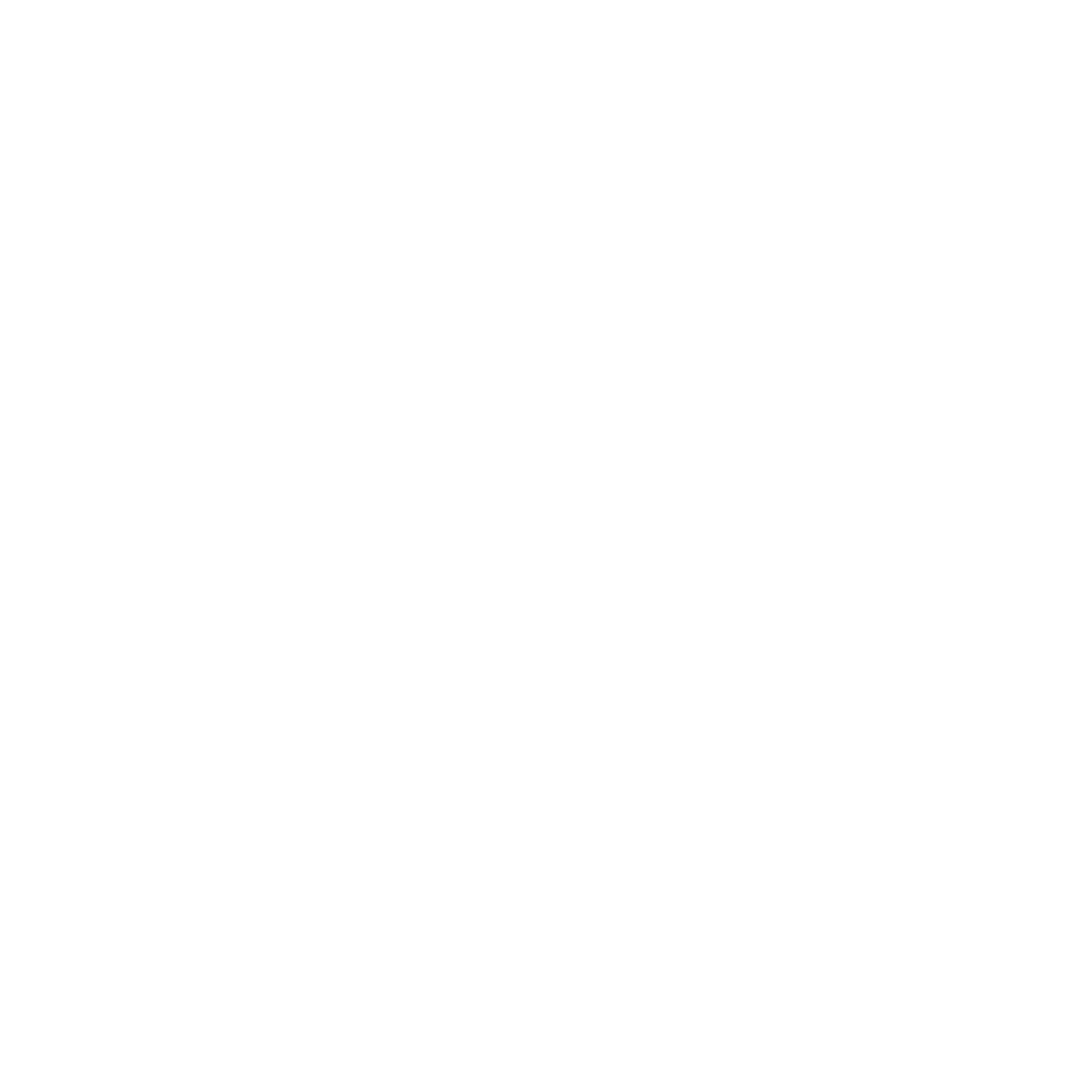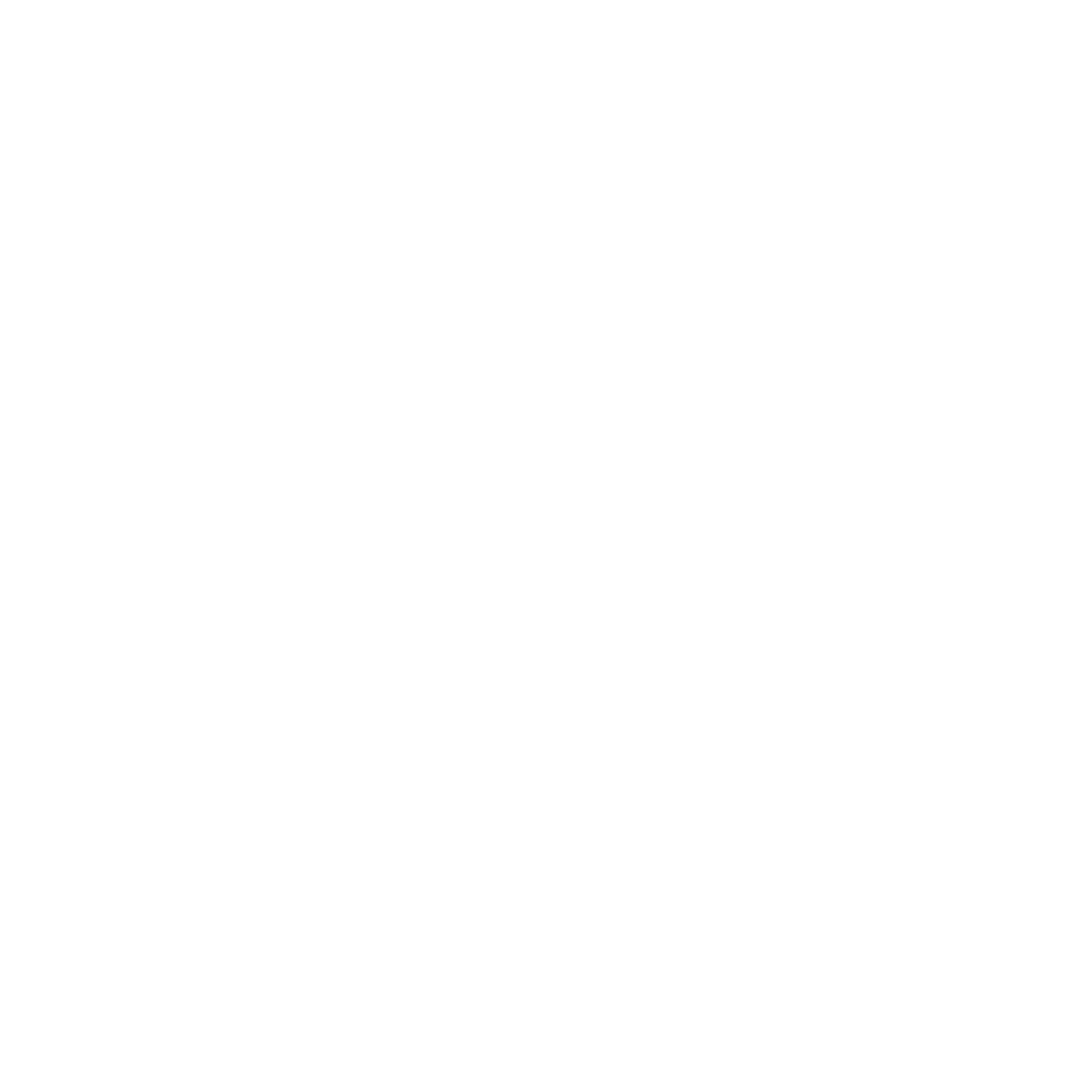# IV. THE EDUCATOR IN OUR CENTRES

*"Show me someone with a vocation to educate and I will give you a school" (St. Pedro Poveda).*

Today's society is so complex and the challenges to the education system so demanding, that teachers who propose to educate cannot but ask what its aims should be, and through reflecting together, seek answers to guide the whole process.

The overall aim of education in our centres is to develop the personal identity of the student. This includes three dimensions:

- His/her roots, which spring from culture, religious convictions and history.

- His/her personal autonomy, with a pedagogical approach that recognises the unique worth of each person, and his/her need for criteria in personal decision-making.

- His/her sense of social responsibility, encouraging the person in all educational areas to become aware of and take on civic and ecological responsibility along with others.

Given the range of choices today in religious and political matters, sexual behaviour, consumer habits, and in view of increasing signs of violence and racism, teachers need to educate students in ethical values, with a moral formation inspired ultimately in a meaningful Christian vision of life. This should be carried out in an explicit, visible and meaningful way through various school activities.

One objective of our education, involving the whole staff, is to help students to be critical and creative, able to look at the world with the conviction that it can and must change. The students must be made aware of the radical inequality in our world, and, with conscience awakened, enabled to think for themselves.

Teachers should point out the stark contrasts in the world, adopting a personal stance out of their own ethical criteria, and provoke discussion through open and sincere dialogue, leading the students to genuine concern.

#### **An educator who humanises**

Given the concept of the human person expressed in our educational philosophy above, certain basic attitudes, formulated in one way or another in our mission statements, are needed in educators. Such an educator: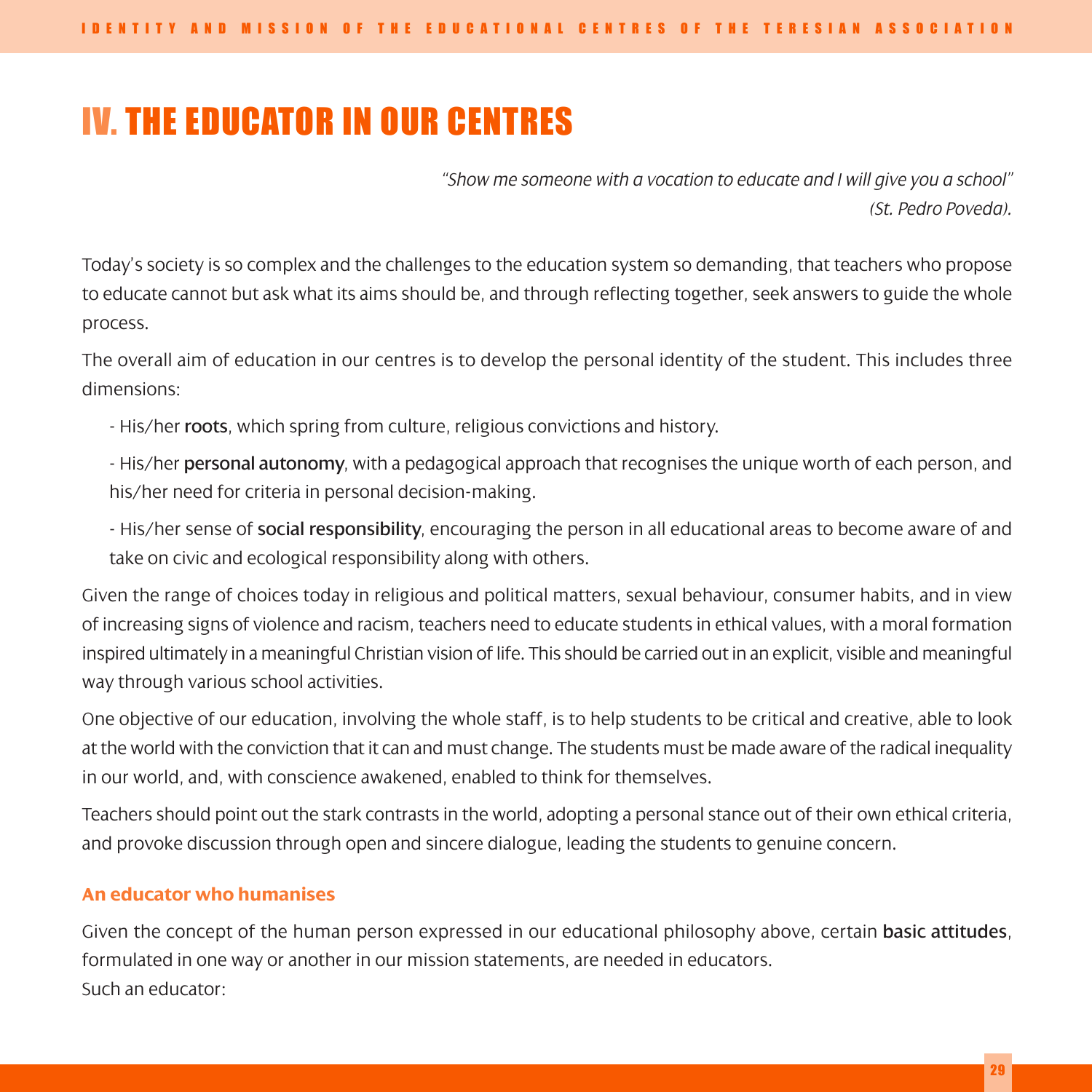- Accepts each student as he/she is, approaching each one in a friendly, attentive and respectful way.

- Trusts in the students' capacities, their ability to respond and become educated.

- Respects their freedom and promotes their development as truly free individuals.

- Encourages their creativity and capacity to take initiatives.

- Develops their social skills in both childhood and the teenage years with a variety of techniques, co-operative games, team work and suitable projects.

- Encourages them to be actively involved in all that affects them.

- In brief, helps all the students to grow in personal autonomy, and to see it in terms of their own dignity and sense of social responsibility.

The educator's commitment to humanise, as understood by Pedro Poveda, also includes helping each student to see him/herself in relation to God, a process which begins in the early years and continues to need support throughout the later stages.

This commitment to help students develop their fullest humanity also means encouraging them to opt for a *valueled way of living*, which leads them to ask, "What do I want to do with my life?"

#### **An educator who continues to learn**

We envisage our schools as places of research and learning where development is not only for students but also for teachers who continue to learn through study and reflection on their own praxis, continually improving it.

For educators following Poveda's educational philosophy, continuous updating is essential. This includes being willing to learn, evaluating one's own teaching methods, on-going training for innovation and turning information into one's own professional knowledge

Also essential are experiences, projects, teamwork and the exchange of ideas among colleagues, which bring about mutual enrichment and cooperation. *"For you acquiring knowledge is not just good, useful and beneficial; it is totally essential" (St. Pedro Poveda).*

#### **A warm and helpful educator**

Pedro Poveda asks further commitments of his collaborators, teachers, administrative and service personnel: to cultivate warm, friendly and collaborative relations among themselves.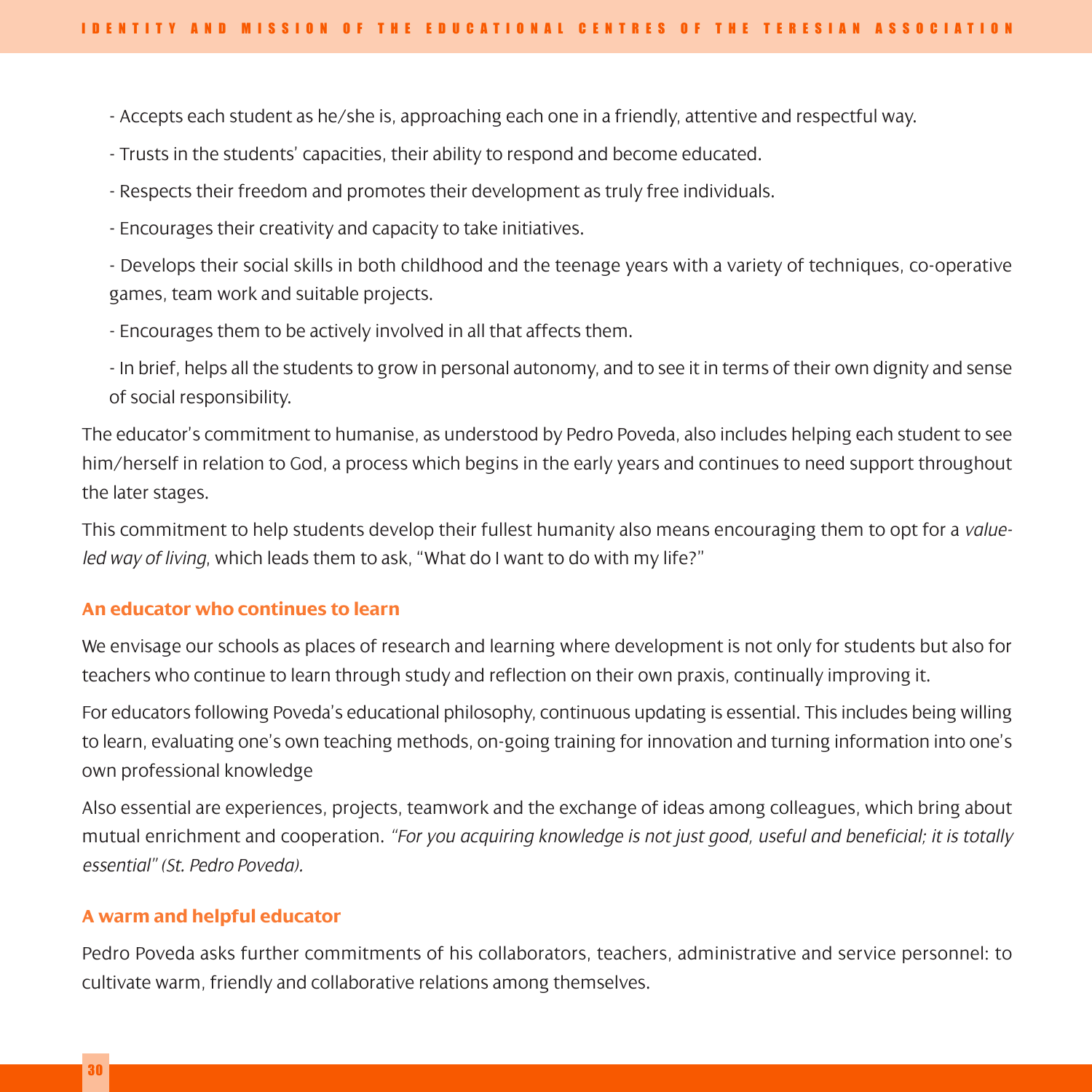In our complex world we need to encourage cohesion among academic staff, meeting together to discover the challenges to education and the enrichment to be gained from teamwork. We need to share experience, to acknowledge together the human richness of Gospel values, to give a hand when a colleague is in need, and in brief, to live in fellowship.

Students need to see us witness to our values in the way we relate to each other. We know from experience that coherent living speaks louder than words. We transmit, we communicate what we are. This is what convinces. *"Our deeds are our witnesses. What we do tells most eloquently what we are." (Poveda).*

Responsible work is another feature of those working in TA educational centres; this also has an influence on the students. *"Our distinctive style includes love for work, constant willingness to work, and fruitful use of time." (Poveda).*

#### **An educator who lives what he/she professes**

*"I ask of you a new system, a new method, procedures as new as they are old, inspired by love." (Poveda).*

The way to love, according to Poveda, is to be endlessly kind and to give concrete support, recognising what each student needs, even if they do not know how to ask. We should earn their trust and commit ourselves to them, without seeking a return. To give like this we do not need to be rich, only to be good-hearted.

The mediating role of the teacher is seen in a variety of ways:

- Accepting the student unconditionally
- Accompanying his/her development process
- Presenting goals
- Working as a team member
- Recognising the student's responsibility for his/her own formation
- Respecting the different rhythms of each student
- Knowing that example, self-giving, patience and love influence more than words
- Noticing and tackling complex situations as a team and with professional understanding.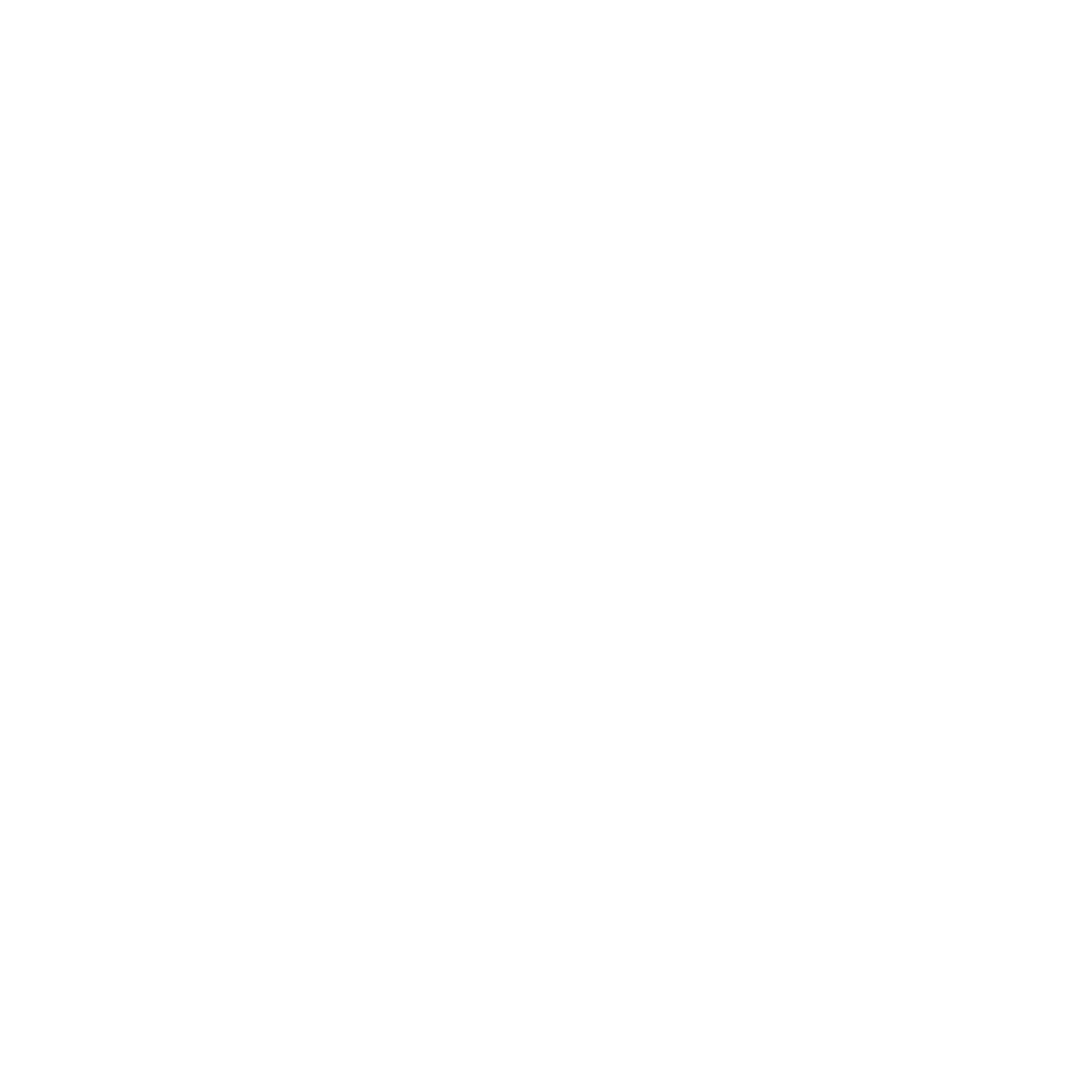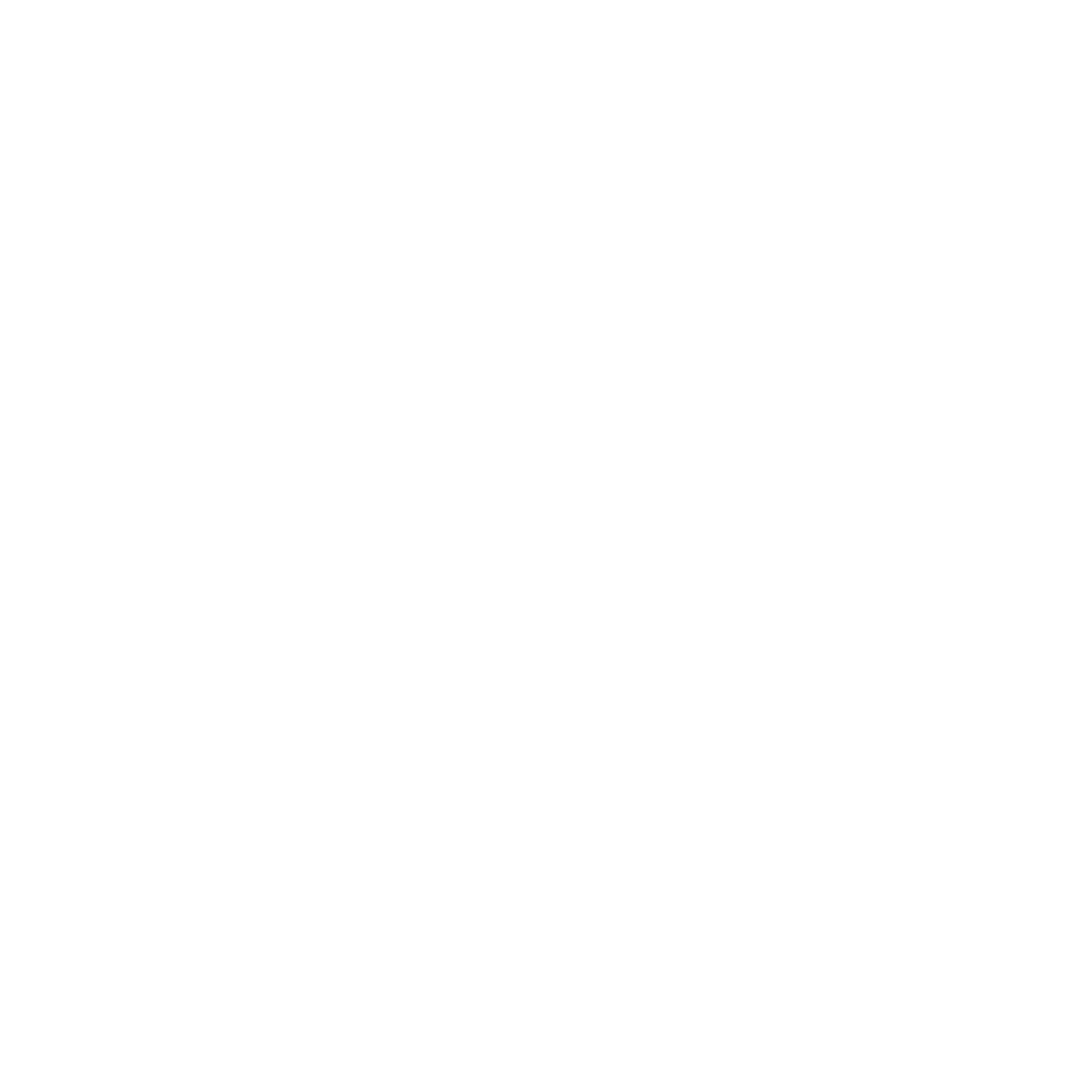# V. PARENTS AND THE SCHOOL

*"It is vital to insist on parental support." (St. Pedro Poveda).*

We are all aware that the family has undergone immense change in our socio-cultural context. The model of the traditional family is giving way to a new model of family, egalitarian, secularised and democratic, based fundamentally on affective relationships, and also less stable than in the past. Changes in the role of women have encouraged this. While formerly women gave themselves exclusively to bringing up their children and caring for the home, they are now often fully incorporated into the workforce through their academic qualifications. This brings financial autonomy and a new equality with their partner.

In many present-day families, as in society, religious beliefs have been relegated to the background. Some values have been eroded while others are emerging, e.g. the recognition of human rights for all, freedom, equality, respect for difference, efficiency, tolerance and solidarity. All these make up a civil code of values shared by the majority.

#### **School-home links**

The family is the place *par excellence* for transmitting values and criteria to the younger generation, for affective learning and training in interpersonal relationships. So if the family fails the young person, he/she may be less socially developed and affectively vulnerable.

There are certain areas where the family must play a special role, such as education in values, affective and emotional development, sex education, and religious and spiritual values which offer overall meaning for life. This demands example and a coherent lifestyle on the part of parents/guardians, along with communication and dialogue between the generations.

In formal education the role of parents in educating their children must be taken into account. Taken singly neither the family nor the school can face all the challenges of education. Each should complement, help and support the other.

Parents have the right to choose the education they want for their children, to opt for what is most in keeping with their own convictions, beliefs and values. The choice of a school is the beginning of a mutual relationship which should last throughout the school years, since the educational programme relies on parents to responsibly play their part.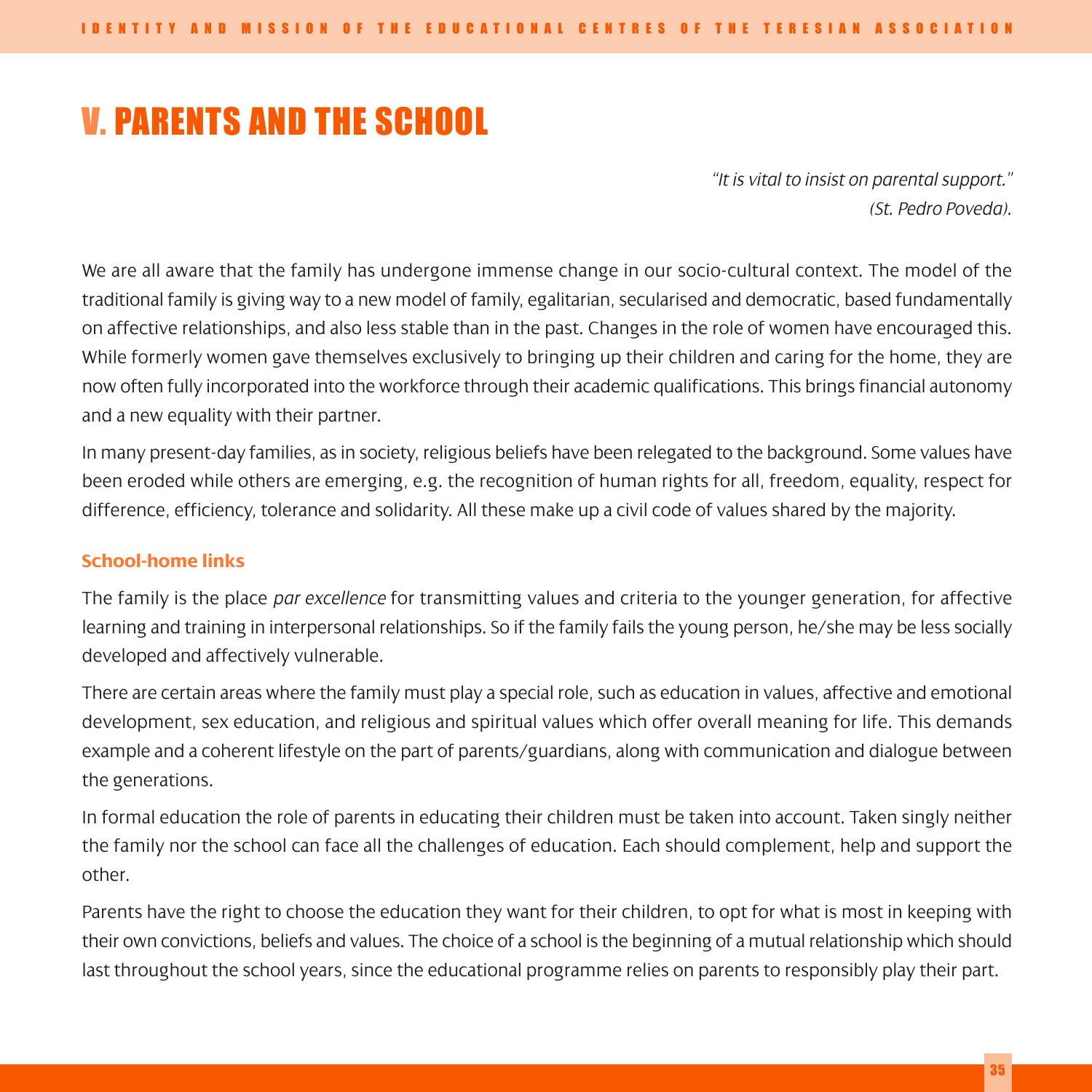*"It is vital to insist on parental support… our educational task would be incomplete if we did not have the moral support of our students' families. With this in mind we will encourage parents to visit the school often, and discuss everything pertaining to the good of the students."* (Poveda, 1914)

#### A common goal

The common goal of home and school is to educate the children, caring for them as persons and helping them to develop holistically. This cannot happen without mutual collaboration. As regards academics, parents should encourage study, demand responsibility and provide a work-friendly atmosphere at home. It may however be hard to motivate some children and teenagers, immersed in a socio-cultural context of amusement, consumerism, self-indulgence, television and city life. As with education for values and faith, the school can assist through training courses for parents, giving much needed and valuable help. Likewise, support can be given at one-to-one parent-teacher meetings, where teachers discuss with parents different aspects of the student as regards goals, personal and social development and skills.

The participation of parents is part and parcel of the very idea of education: complex processes in which different people intervene in a supportive role, including parents themselves and the school.

Experience shows that education is more effective when it involves the active collaboration of parents and their committees. Clear information communicating the aims, programmes, activities and needs of the centre is a good starting point.

Suggestions and co-operation may then be sought from parents to achieve quality education for everyone.

Other less formal meetings should also take place, since they help all involved to get to know one another. These informal gatherings could include celebrations, festivities, and cultural events, sporting activities and voluntary social work in groups. Harmony between family and school depends on the trust built up between people working together.

*June 2006*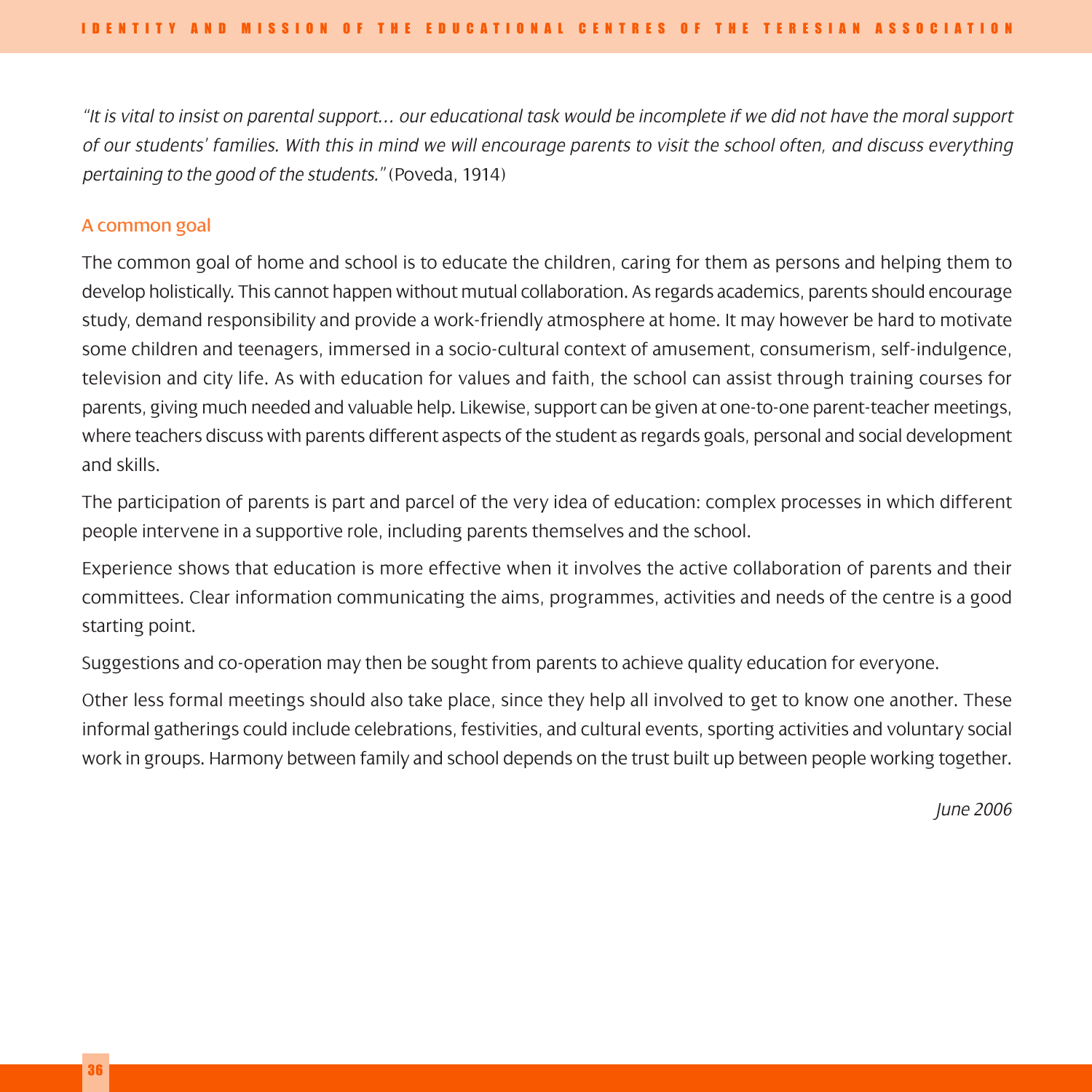

# BIBLOGRAPHICAL **REFERENCES** TA EDUCATIONAL CENTRES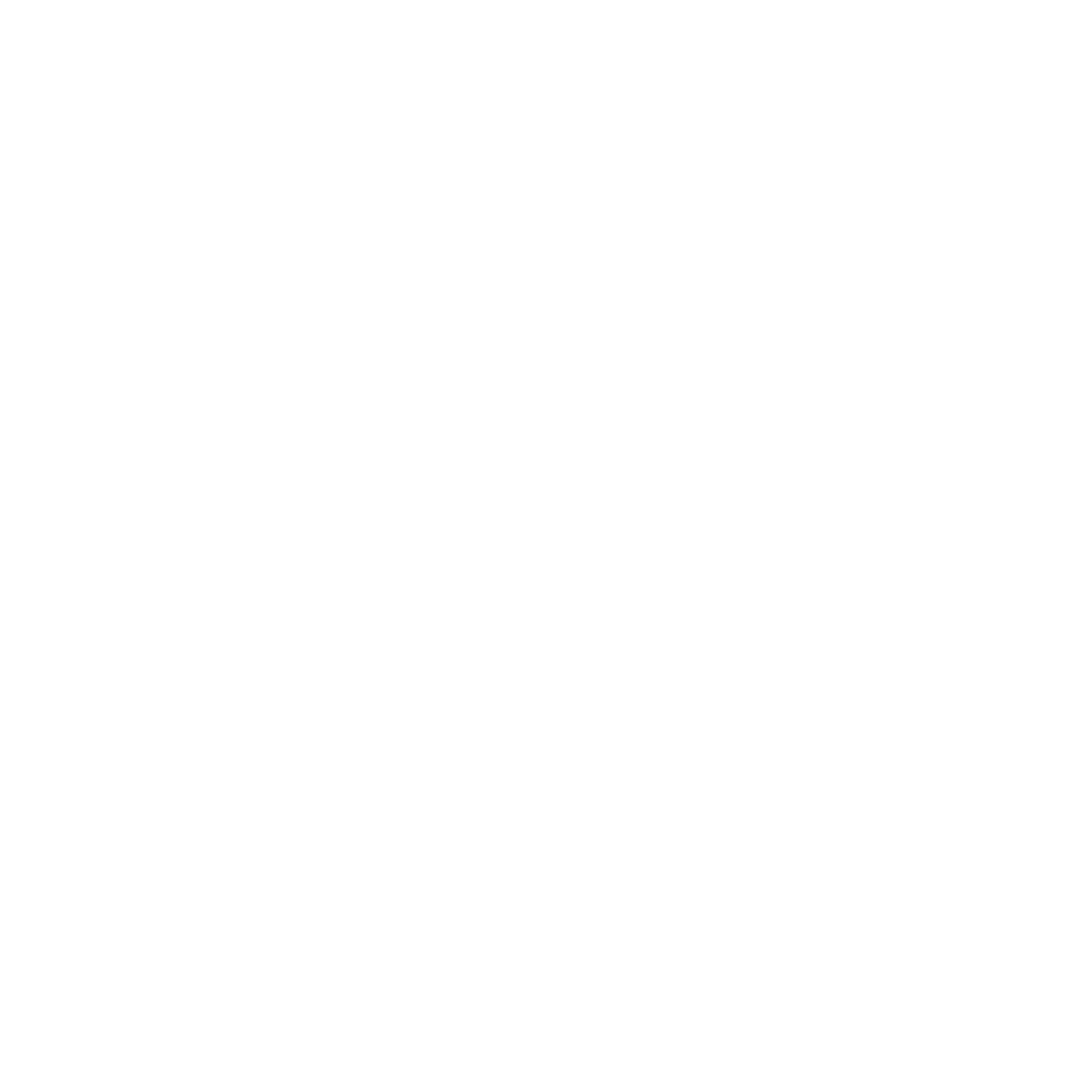# BIBLIOGRAPHICAL REFERENCES

- First General Congress of The Teresian Association: *Bringing the Good News today: A New Culture, A different History* 1993
- Second General Congress of the Teresian Association: *To Open Up Pathways to Life*, Education, Culture(s), civil Society 1999
- Pedagogical Congress: Pedro Poveda Educator. Dare to Educate. Vols 1 & 2 1997. 1998
- Socio-educative Proposal of the Teresian association in Latin America: Educating in difficult times. 2002
- Covadonga Project for Educational centres in Spain. 2002/2003
- Socio-educative Workshops in Guadix, in the centenary year of Pedro Poveda's evangelising action. 2003
- *Staunch Friends of God*. Pedro Poveda, Narcea. Madrid. 1993
- Resource materials from various seminars. POVEDA SECRETARIAT FOR EDUCATIONAL CENTRES.
- *Educating for Justice, Solidarity, Peace and Human Rights* POVEDA SECRETARIAT FOR EDUCATIONAL CENTRES.